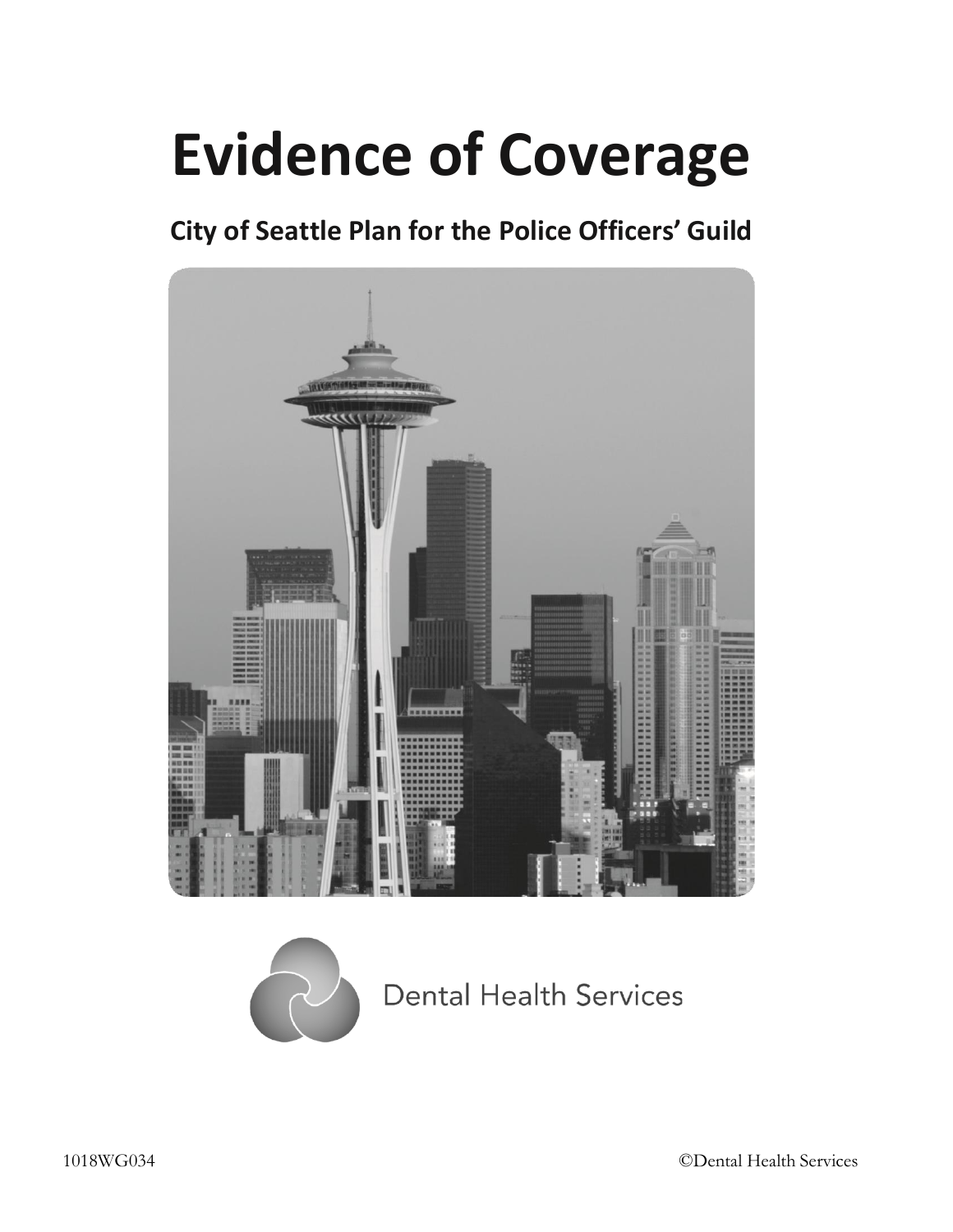# **Table of Contents**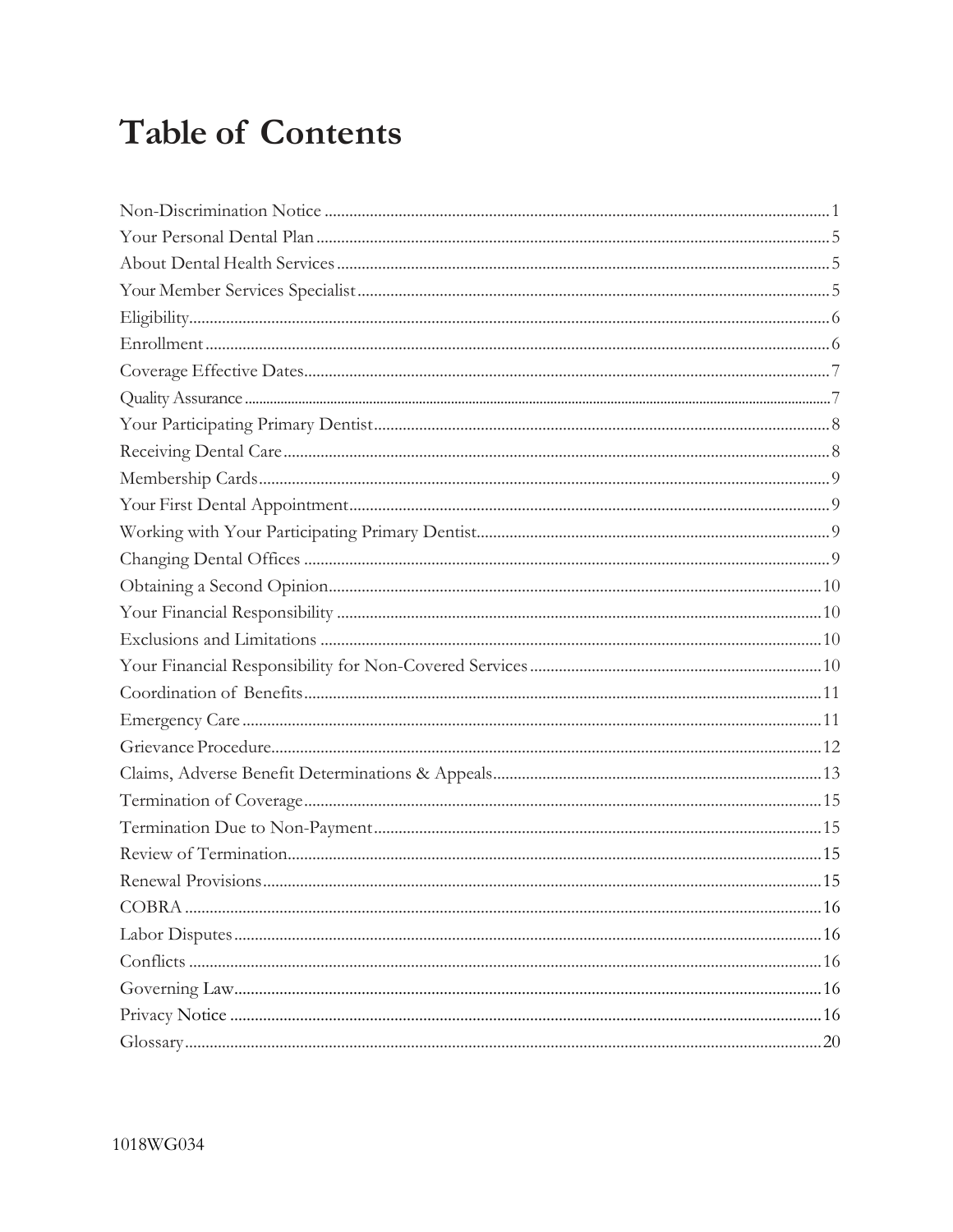# <span id="page-2-0"></span>**Non-Discrimination Notice**

Dental Health Services complies with applicable federal civil rights laws and does not discriminate on the basis of race, color, national origin, age, disability, or gender.

Dental Health Services:

- Provides free services to people with disabilities to communicate effectively with us, such as:
	- Qualified sign language interpreters
	- Written information in other formats (large print, audio, accessible electronicformats, other formats)
- Provides free language services to people whose primary language is not English, such as:
	- Qualified interpreters
	- Information written in other languages

If you need these services, contact your Member Services Specialist, at 206-788-3444 or 877-495- 4455, 888-645-1257 (TDD/TTY).

If you believe that Dental Health Services has failed to provide these services or discriminated in another way on the basis of race, color, national origin, age, disability, or gender, you can file a Grievance with the Member Services Specialist, 100 West Harrison Street, SuiteS-440, South Tower, Seattle, Washington 98119, call 206-788-3444 or 877-495-4455, 888-645-1257 (TDD/TTY), fax 206-624-8755, or email [membercare@dentalhealthservices.com.](mailto:DHaggerty@dentalhealthservices.com) You can file a Grievance in person or by mail, fax, email or through the Plan's website at [www.dentalhealthservices.com.](http://www.dentalhealthservices.com/). If you need help filing a Grievance, the Member Satisfaction Assurance Specialist is available to help you. You can also file a civil rights complaint with the U.S. Department of Health and Human Services, Office for Civil Rights electronically through the Office for Civil Rights Complaint Portal Available at https//ocrportal.hhs.gov/ocr/portal/lobby.jsf, or by mail or phone at: U.S. Department of Health and Human Services, 200 Independence Avenue SW, Room 509F, HHH Building, Washington, DC 20201, 1-800-868-1019, 800-537-7697 (TDD).

Complaint forms are available at [http://www.hhs.gov/ocr/office/file/index.html.](http://www.hhs.gov/ocr/office/file/index.html)

English:

This notice has important information. This notice has important information about your application or coverage through Dental Health Services. There may be key dates in this notice. You may need to take action by certain deadlines to keep your health coverage or help with costs. You have the right to get this information and help in your language at no cost.

Call 1-866-756-4259.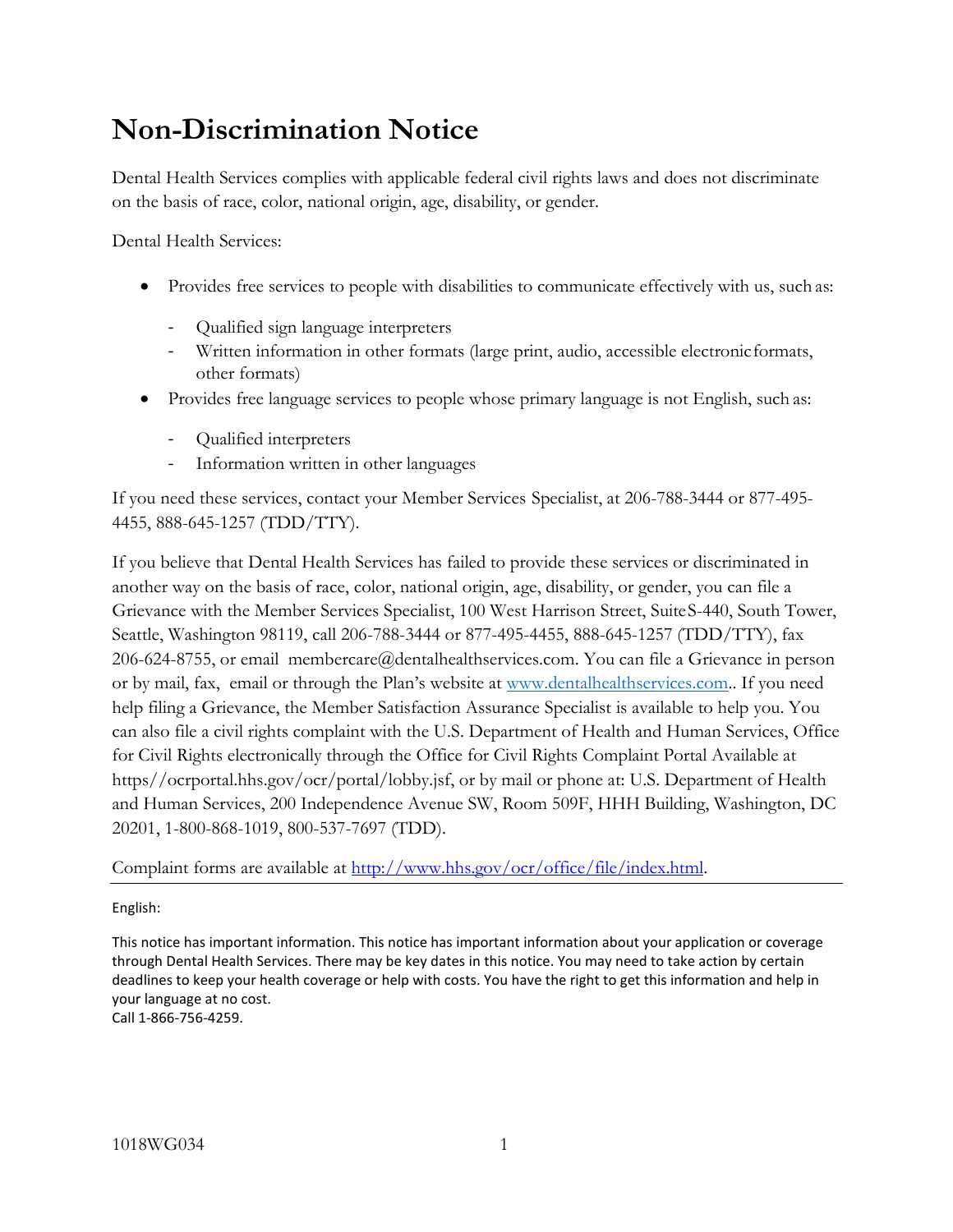#### Spanish:

Este aviso tiene información importante. Este aviso tiene información importante acerca de su solicitud o cobertura por medio de Dental Health Services. Es posible que haya fechas clave en este aviso. Es posible que tenga que tomar medidas antes de ciertas fechas límite para mantener su cobertura de salud o ayuda con los costos. Usted tiene derecho a obtener esta información y ayuda en su idioma de forma gratuita. Llame al 1-866-756-4259

#### Chinese:

本通知包含重要資訊。本通知包含關於您的Dental Health Services申請或保險的重要資訊。本通知中可能 包含重要日期。您可能需要在特定截止日期之前採取行動,以維持您的健康保險或幫助解決費用相關問 題。您有權免費獲取本資訊與以您母語進行的幫助。致電1-866-756-4259

#### Vietnamese:

Thông báo này có các thông tin quan trọng. Thông báo này có các thông tin quan trọng về đơn yêu cầu hay bảo hiểm của quý vị thông qua Dental Health Services. Có thể có những ngày quan trọng trong thông báo này. Quý vị có thể cần hành động chậm nhất vào một số thời hạn cuối cùng để duy trì bảo hiểm y tế của quý vị hoặc để được trợ giúp với các chi phí. Quý vị có quyền nhận thông tin này và được trợ giúp miễn phí bằng ngôn ngữ của quý vị. Gọi 1-866-756-4259

#### Korean:

본 안내문에는 중요 정보가 있습니다. 본 안내문에는 Dental Health Services를 통한 귀하의 보험 또는 신청서에 관한 중요 정보가 포함되어 있습니다. 본 안내문에 중요 날짜가 적혀 있을 수 있습니다. 본인의 건강 보험 또는 비용 보조를 유지하려면 특정 마감일까지 조치를 취하셔야 할 수도 있습니다. 관련 정보를 본인의 사용 언어로 무료로 받아볼 권리가 있습니다. 1-866-756-4259번으로 전화하십시오

#### Russian:

Данное извещение содержит важную информацию. Данное извещение содержит важную информацию о Вашем заявлении или страховом покрытии услуг стоматологии. Извещение может содержать ключевые даты. Возможно Вам необходимо будет предпринять соответствующие действия в определенных временных рамках. Вы имеете право на получение данной информации и помощи на своем родном языке. Позвоните по телефону 1-866-756-4259

#### Tagalog:

Ang paunawang ito ay nagtataglay ng mga mahahalagang impormasyon. Ang paunawang ito ay nagtataglay ng mga mahahalagang impormasyon tungkol sa iyong aplikasyon o coverage sa pamamagitan ng Dental Health Services. Malamang na mayroong mga mahalagang petsa sa paunawang ito. Baka kailanganin ninyong magsagawa ng hakbang bago ang pagsapit ng mga partikular na deadline para mapanatili ang coverage ng inyong kalusugan o makatulong sa mga gastusin. Mayroon kayong karapatang makatanggap ng mga impormasyong ito at matulungan sa lengguahe nang walang bayad. Tumawag sa 1-866-756-4259

#### Ukranian:

Це сповіщення містить важливу інформацію. Це сповіщення містить важливу інформацію щодо вашого запиту або страхового покриття за планом Dental Health Services. Це сповіщення може містити ключові дати. Можливо вам знадобиться виконати певні дії до вказаних кінцевих дат, щоб зберегти медичне страхування або отримати допомогу із витратами. Ви маєте право на безкоштовне отримання цієї інформації і допомоги вашою мовою. Зателефонуйте за номером 1- 866-756-4259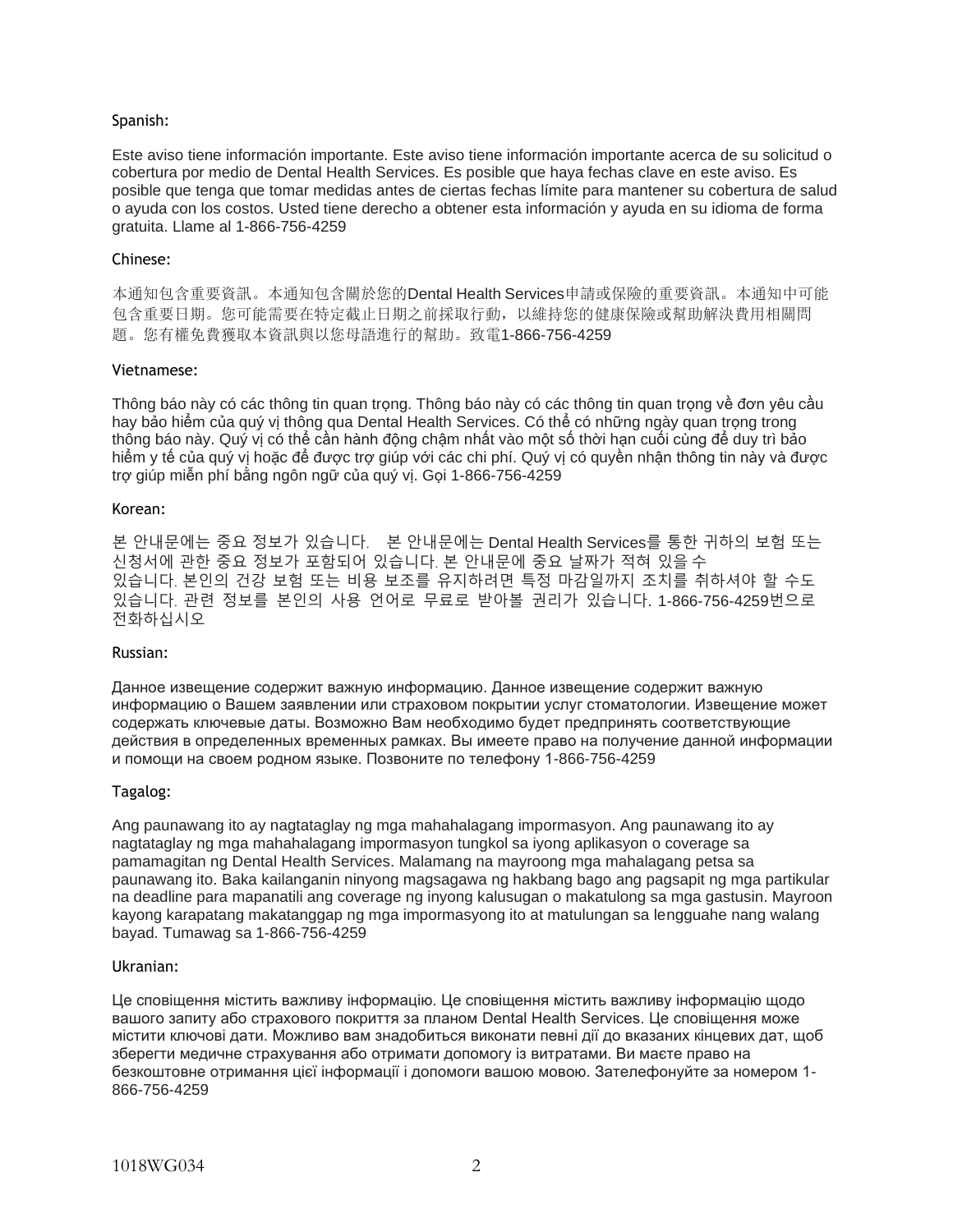#### Cambodian:

 $\bullet$ រជូនដំណឹងេនះ $\bullet$ នព័ត៌ $\bullet$ នស់ $\bullet$ ន់ៗ។ �រជូូនដូំណូឹេងូនូះ�នពូ័តូ៌�នសូំ�ន់ៗអំពូ �កូយសុូំរបស់ងូ�កអ�<sup>ក</sup> ឬ�រ���� ប**់**រង�មរយៈ Dental Health Services ។ �ច�ន�លបររ� ច�รសំ�ន់ៗេ�ក� �ង�រ ដូនដូរ្យាើងទេះ។ ស្រុកអ្នកស្រុកទេ ។ សូចស្ដិនស្ដីលោកស្ដី ចិស្ដិនបាយស្ដី<br>ដូនដូណាើងទេះ។ ស្ដេកអង្គកស្ដីចាស់ ទេ ស្ដាប់ពួកសុំវស្ដាប់វស្ដី&ស្ដារុក្ដើមស្ដីឈារស្ដេ ដូចដាប់ដាច់សន្នោះ។ ប**ន្តអាកស្តាយ ខ្លួន រូប បានបង្ការ ស្ថិត និង** រូបពេលមានស្ថិត បានបង្ការ ស្ថិត ស្ថិត ស្ថិត ស្ថិត<br>ក្នុងក្នុងការស្រុកក្នុងព្រះរាជ្ជកាស្ថិត ស្ថិត ស្ថិត ស្ថិត ស្ថិត ស្ថិត ស្ថិត ស្ថិត ស្ថិត ស្ថិត ស្ថិត ស្ថិត ស្ **៊ទក�ព**់�ព់េដម្ប៉ើ<br>រងសុខ�ពរបស់េ�្កអ� ក ឬដ<sub>ូ</sub>យ�ងៃម�ច**់�**យ។ េ�កអ� ក �នសិទ�ិើដើម្ប៉ើទទ**ូល** �នព័ត៌�នេនះេហើយ ជួយ

 $\clubsuit\spadesuit\spadesuit$ េ $\spadesuit$ កអ $\spadesuit$  គេ $\spadesuit$ ឃឥតគិតៃថ $\spadesuit$ ។ សូមទូរស័ព $\spadesuit$  1-866-756-4259

#### Japanese:

本通知には、重要な情報が含まれています。 本通知には、DentalHealthServicesによる、お客様の申請 または保障に関する重要な情報が含まれています。 本通知には、重要な日付が含まれる場合があります 。 お客様の医療保障を維持するため、または、費用を節約するため、特定の期限までに行わなければなら ない項目がある場合があります。 お客様には、無料で、この情報を取得し、お客様の言語でサポートを受 ける権利があります。 1-866-756-4259にお電話をおかけください

#### Amharic:

ይህ ማስታወቂያ ወሳኝ መረጃ የያዘ ነው። ይህ ማስታወቂያ ማመልከቻዎ ወይንም በ Dental Health Services አማካኝነት የሚያገኙት ሽፋን በተመለከተ ወሳኝ መረጃ ይዟል። ማስታወቂያው ወሳኝ ቀናቶች ጭምር የያዘ ነው። የጤና ሽፋንዎ ወይንም የክፍያ እገዛዎችዎ ለማስጠበቅ የተቀመጡት ቀነገዶቦች ሳያልፉ ማድረግ ያለብዎ ተግባራት ማከናወን ይኖርብዎታል። ይሄንን መረጃ እና እገዛ ያለምንም ክፍያ በቋንቋዎ የማግኘት መብት አለዎት። በዚህ ስልክ ቁጥር ይደውሉ 1-866-756-4259

#### Cushite:

Beeksisni kun odeeffannoo barbaachisaa qaba. Beeksisni kun waa'ee iyyannoo ykn haguuggii Dental Health Services keessan ilaalchisee odeeffannoo barbaachisaa qabatee jira. Beeksisa kana keessa guyyoon furtuun jiraachuu danda'u. Haguuggii fayyaa argachuu keessan itti fufuuf ykn baasii keessan hirrisuuf akka isin gargaaruuf daangaa guyyaa ta'een dura tarkaanfii fudhachuun isin barbaachisuu danda'a. Odeeffannoo kana fi gargaarsa afaan keessanii tola argachuuf mirga qabdu. 1-866-756-4259 irratti bilbilaa.

#### Arabic:

ھذا الإخطار یضم معلومات مھمة .یشتمل ھذا الإخطار على معلومات مھمة تتعلق بطلبك وتغطیتك التي تتلقاھا Dental Health .Services عبر فقد ترد تواریخ مھمة في ھذا الإشعار .وقد تحتاج إلى اتخاذ إجراءات قبل حلول مواعید نھائیة معینة حتى تحتفظ بتغطیتك الصحیة أو المساعدة في التكالیف .یحق لك الحصول على ھذه المعلومات وكذلك المساعدة بأي لغة دون تكلفة .اتصل بالرقم1-866-756- 4259

#### Panjabi:

ਇਸ ਸ<sup>ੁੰ</sup>ਦ**ੇਸ਼ ਿਵਚ ਖਾਸ ਜ**ਾਣਕ**ਾਰ**ੀ ਿਦ**ੱਤ**ੀ ਗਈ ਹੈ। ਇਸ ਨ੍ਹਿਟਸ ਿਵਚ ਤ**ੁਹ**ਾਡ**ੀ ਅਰਜ਼**ੀ ਜ**্ਹ** Dental Health Services ਬ<sub>ਾ</sub>ਰੇ ਜ**ਾਣਕ**ਾਰ**ੀ** 

ਿਦ**ੱਤ**ੀ ਗਈ ਹ**ੈ। ਇਸ ਸੂਚਨ**ਾ ਿਵਚ ਿਵਸ਼**ੇਸ਼ ਿਮਤੀਆਂ ਿਦ**ੱਤ**ੀਆ**ਂ ਹੋ ਸਕਦ**ੀਆਂ ਹਨ। ਤ**ੁਹਾਨੰ ੂ ਆਪਣ**ੀ ਿਸਹਤ** 

ਕਵਰ**ੇਜ ਅਤ**ੇ ਕ**ੀਮਤ♠ ਿਵਚ ਮਦਦ ਲਈ ਕ**ੱਝ ਸਮ⊌ ਸ**ੀਮ**ਾਵ♦ ਅੰ ਦਰ ਕ**ਾਰਵ**ਾਈ ਕਰਨ ਦ**ੀ ਲ**ੋੜ ਪੈ ਸਕਦ**ੀ ਹ**ੈ।

ਤਰੂਹਰਾਨ ਇਸ ਸਰੂਚਨਰਾ ਨ ਘੁੰ∙ਾਪਤ ਕਰਨ ਅਤਰੇ ਆਪਣੀ ਭਾਸ਼ਰਾ ਿਵਚ ਮਰੂਫਤ ਮਦਦ ਘੁੰ∙ਾਪਤ ਕਰਨ ਦੂਰਾ ਹੱਕ ਹਰਾਿੰਸਲ ਹਰੈ। 1-866-756-4259 'ਤੰ ਕੰਾਲ ਕਰੰੋ।

#### German:

Diese Mitteilung enthält wichtige Informationen. Diese Mitteilung enthält wichtige Informationen zu Ihrem Antrag oder Leistungen durch Dental Health Services. Diese Mitteilung kann wichtige Termine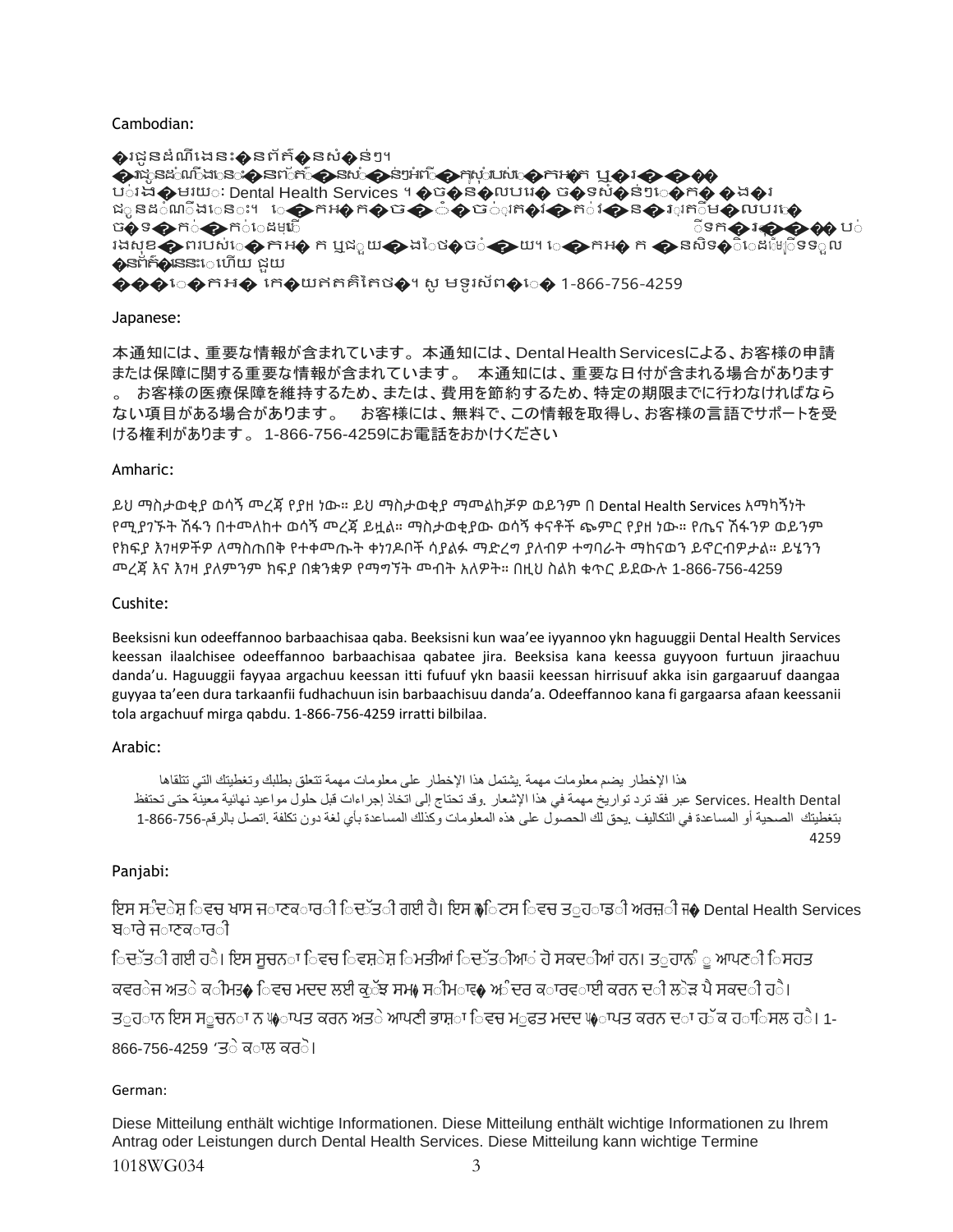enthalten. Sie müssen möglicherweise innerhalb bestimmter Fristen handeln, um Ihre Leistungen oder eine Kostenübernahme zu gewährleisten. Sie können diese Informationen und Hilfestellung kostenfrei in Ihrer Sprache anfordern. Rufen Sie an unter 1-866-756-4259

Laotian:

ການແຈ້ ງການີ $\hat{\mathfrak{b}}$  ແມ່ ນມ $\dot{\mathfrak{s}}$  ມູ ນສາຄັ ນ. ການແຈ້ ງການ $\hat{\mathfrak{b}}$  ແມ່ ນມ $\dot{\mathfrak{s}}$  ມູ ນຳສາຄັ ນກ່ $\mathfrak{z}$ ວກ $\check{\mathfrak{s}}$  ບ $\dot{\mathfrak{s}}$ ຄາຮ້ ອງຂອງທ່ານ ຫ໊ລ

**ຫານອ**ຍົງປະ<sup>ເລ</sup>ື່ອງປະພຣອນທ່ານໂຕ່ຍາບ<del>ປີເ</del>ທປald ealth Se<sub>l</sub> ນທີ່ເແລັ່ງອາດອະມວິ<sub>ກການຄ</sub>ື ນທະສາຄັນມູນິນຂານແຈ້ຫລ

ອໃນພາສາຂອງທ່ານໂດຍໍບເສັງຄ່າໃດໆໝົດ. ໂທ 1-866-756-ូ ូ ូ ូ ອດូ ວຍຄូ າໃຊូ ຈូ າຍ. ທូ ານូ ມូ ສດໃນການຮូ ບូ ຂມូ ນນ ແລະ ການຊូ ວຍເືຫຼ ການຊូ ວຍເືຫ 4259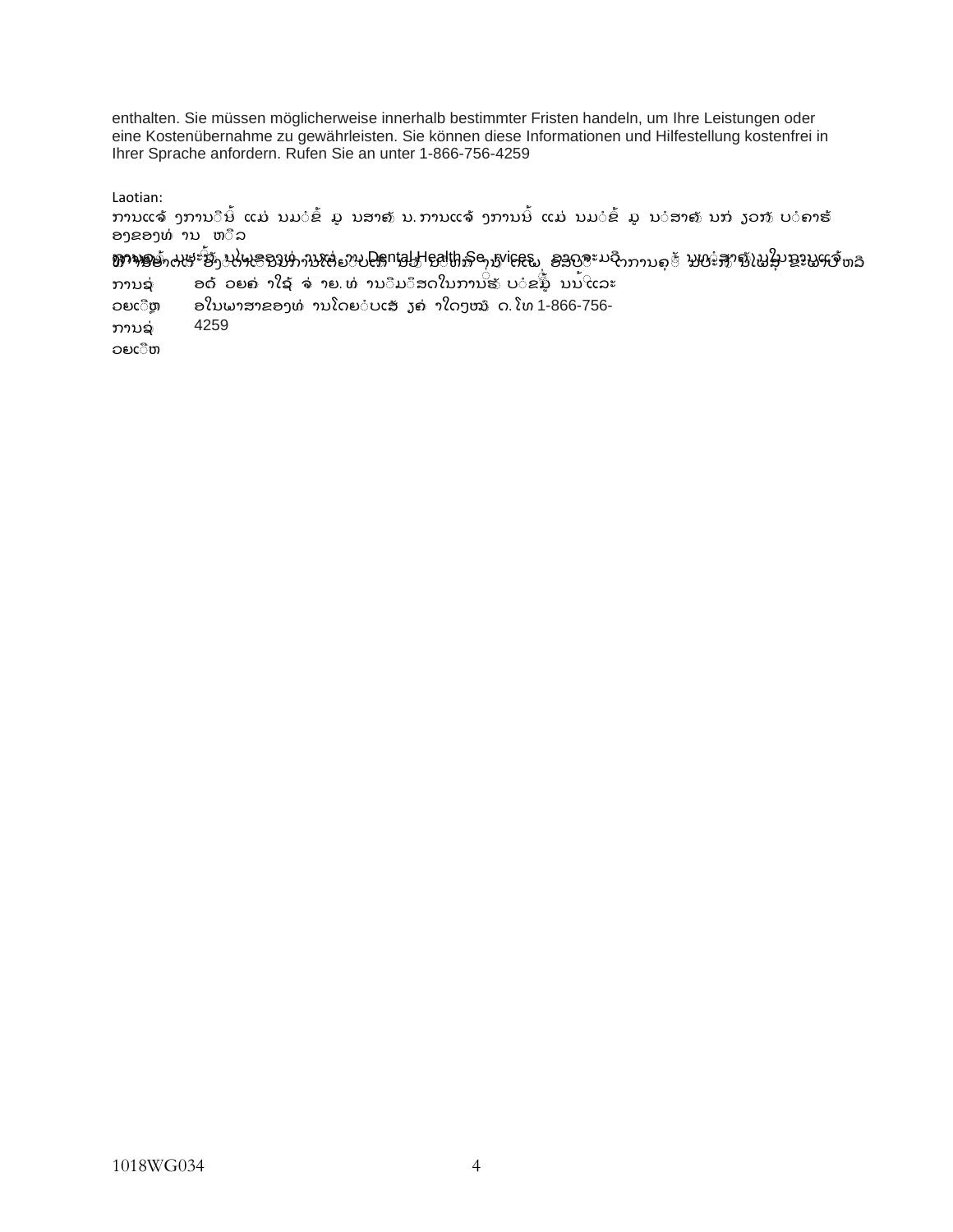### <span id="page-6-0"></span>**Your Personal Dental Plan**

Welcome to Dental Health Services! We want to keep you smiling by helping you protect your teeth, saving you time and money. We are proud to offer you and your family excellent dental coverage that offers the following advantages:

*Encourages treatment* by eliminatingthe burdens of deductibles and Plan maximums.

*Makes it easy to receive your dental care* without claim forms for most procedures.

*Recognizes that receiving regular diagnostic and preventive care with low, or no Copayments is the key*  to better health and long- term savings.

*Facilitates care* by making all covered services available as soon as membership becomes effective.

*Assures availability of care* with high-quality, easyto-find dental offices throughoutour Washington service area.

*Allows you to take an active role in your dental health and treatment* by fully disclosing Coverage and Copayments prior to receiving treatment.

In addition to your ongoing dental hygiene and care, the following are available for Plan Members:

- ToothTips $^{SM}$ oral health information sheets
- Member Services Specialists to assist you by telephone, fax, or email
- <span id="page-6-1"></span>Web access to valuable Plan and oral health information a[t](http://www.dentalhealthservice.com/) [www.dentalhealthservice.com.](http://www.dentalhealthservice.com/)

### **About Dental Health Services**

Dental Health Services is an employee-owned company founded by a pioneering dentist whose vision was to provide patient-focused, innovative, quality dental coverage that emphasizes overall oral health and wellness. These core values continue to guide and set Dental Health Services apart in the dental health industry.

Dental Health Services has been offering dental plans along the West Coast to groups and individuals for over forty-five (45) years. We are dedicated to assuring your satisfaction and to keeping your Plan as simple and clear as possible.

As employee-owners, we have a vested interest in the well-being of our plan Members. Part of our service focus includes, toll-free access to your knowledgeable Member Services Specialists, an automated Member assistance and eligibility system, and access to our website at [www.dentalhealthservices.com](http://www.dentalhealthservices.com/) to help answer questions about your Plan and its Benefits.

### **Your Member Service Specialist**

Please feel free to call, fax, send an email to [membercare@dentalhealthservices.com, o](mailto:membercare@dentalhealthservices.com)r write us anytime with questions or comments. We are ready to help you! Your Member Services Specialist can be reached through any of the followingways:

| Phone: 206-788-3444 or 877-495-4455, |                                               |  |
|--------------------------------------|-----------------------------------------------|--|
|                                      | 888-645-1257 (TDD/TTY)                        |  |
| Fax:                                 | 206-624-8755                                  |  |
| <b>XX77 1</b>                        | $\frac{1}{1}$ $\frac{11}{11}$ $\frac{11}{11}$ |  |

Web: [www.dentalhealthservices.com](http://www.dentalhealthservices.com/)

Mail: Dental Health Services 100 W. HarrisonStreet Suite S-440, South Tower Seattle, WA 98119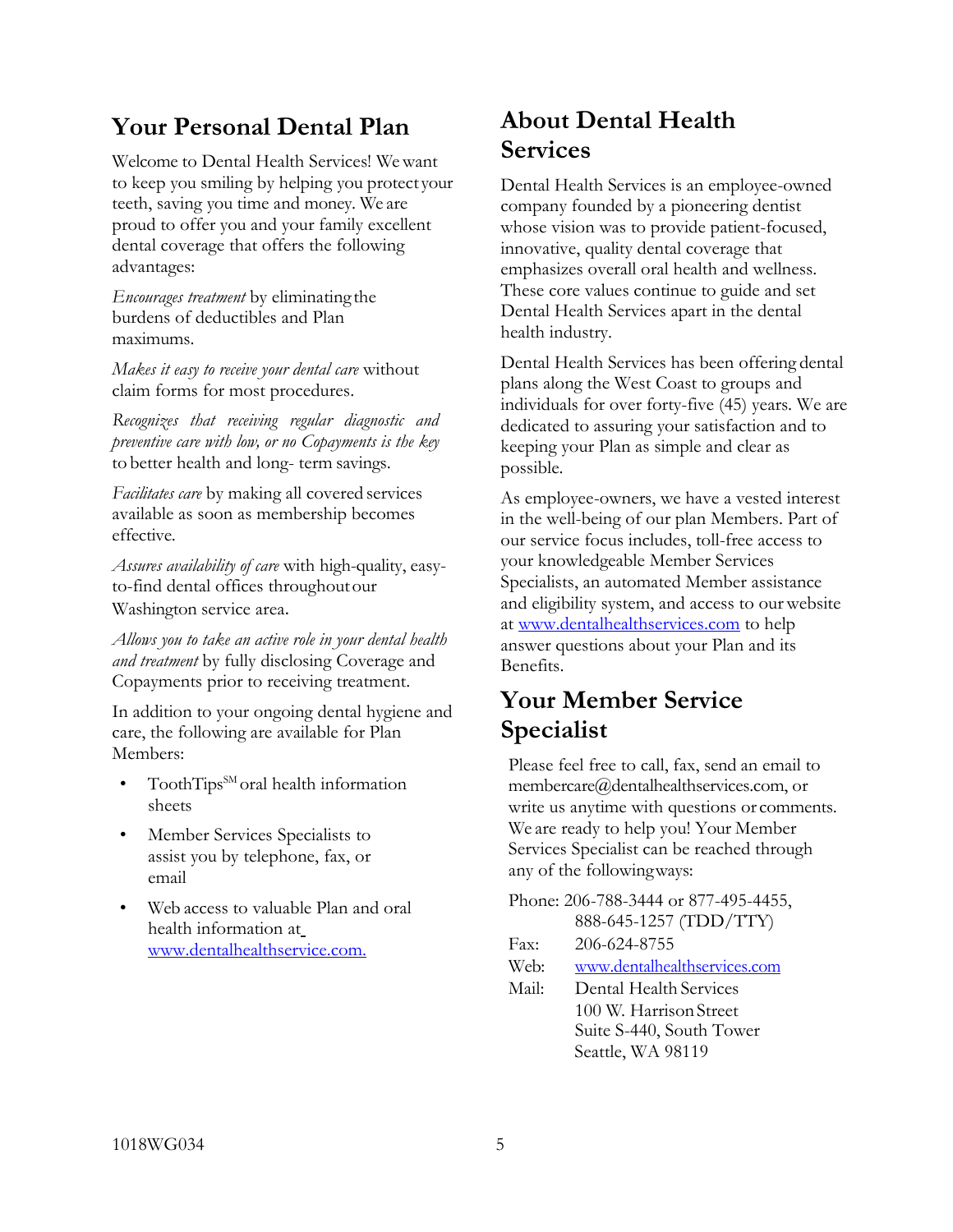### <span id="page-7-0"></span>**Eligibility**

A Subscriber must be and remain a regularly appointed full-time employee of the Seattle Police Officers' Guild who is scheduled to work at least (80) eighty hours each month or a temporary employee in a benefits-eligible assignment who works at least (80) eighty hours per month. As well, a temporary employee who has worked at least 1,040 cumulative nonovertime hours and at least 800 non-overtime hours in a previous 12-month period, and is not in a benefit eligible assignment, is eligible for coverage.

Temporary employees who have worked at least 1,040 cumulative non-overtime hours and at least eight- hundred (800) non-overtime hours in the previous twelve (12) months, shall be eligible for enrollment on a self-paid basis. Employees, temporary and regular, losing eligibility due to a reduction of hours may continue coverage through the COBRA plan as described in the COBRA section.

### **Dependent eligibility**

To be eligible for coverage as a Dependent, the Dependent must be one of the following (proof of dependency may periodically be required by Dental Health Services):

- Legal spouse (unless legally separated);
- Domestic partner; and
- Children who are under twenty-six (26) years of age.

All Dependents are subject to verification by the City of Seattle's third-party verification vendor.

Disabled Dependent Children who are covered by this Agreement as a Dependent Child on the day before their twenty-sixth  $(26<sup>th</sup>)$  birthday and continues to be both:

(a) incapable of self-sustaining employment by reason of developmental disability or physical challenge, and;

(b) chiefly dependent upon the Subscriber, spouse, domestic partner or non-covered legal parent for support and maintenance will be eligible for coverage during the uninterrupted continuance of the incapacity and dependency, provided proof of incapacity and dependency is furnished to Dental Health Services within thirty-one (31) days of the request for that information by Dental Health Services or Group, but not more frequently than annually after the two (2) year period following the Child's attainment of twenty-six (26) years of age.

Your Children include:

- Your biological Children
- Your adopted or legally placed for adoption Children
- Your stepchildren
- Your domestic partner's Children
- Children for whom you have a qualified court order to provide coverage, and Children for whom you are a legal guardian.

### <span id="page-7-1"></span>**Enrollment**

All employees and Dependents of Group who are eligible for coverage on the effective date of this Agreement must enroll as Subscribers and Dependent(s) at that time of Groups initial enrollment inthe Plan, or wait until Group's next open enrollment period, unless the employee experiences a qualifying change in family status.

If a person becomes an employee of Group after the effective date of this Agreement, Dental Health Services must receive the enrollment form for coverage within thirty-one (31) days after the employee first becomes eligible for coverage, or the employee must wait until Group's next open enrollment period, unless the employee experiences a qualifying change in family status.

Temporary employees must apply for coverage when first eligible in accordance with the terms established by the City or wait until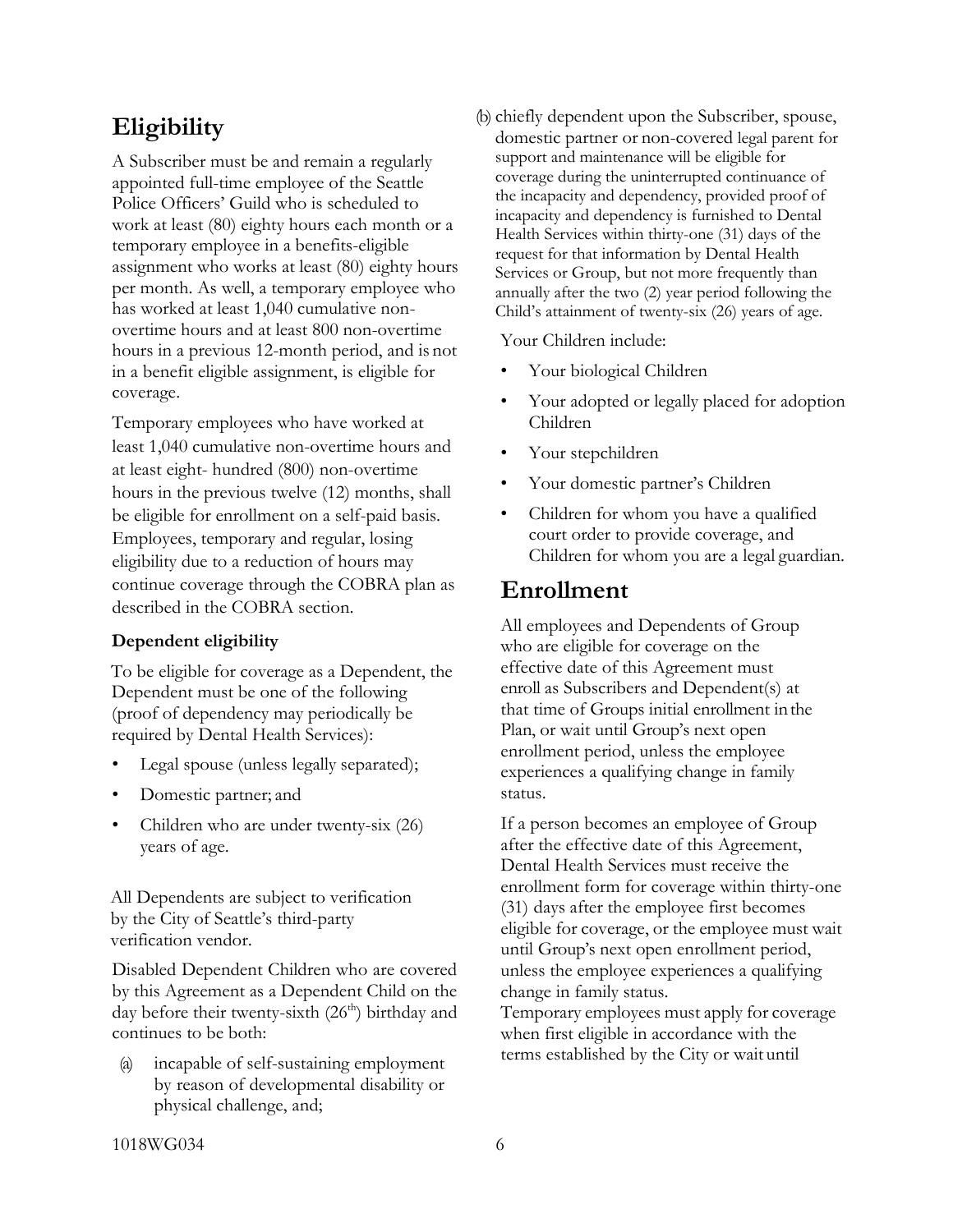Group's next open enrollment period, unless the employee experiences a qualifying change in family status. If an employee of Group had other health coverage at the time of initial eligibility under this Agreement and declined enrollment under this Agreement, in writing based upon such coverage, the employee may apply for coverage under the Agreement prior to Group's open enrollment period if Dental Health Services receives the enrollment form within thirty-one (31) days of exhaustion of COBRA continuation coverage, or loss of the prior health coverage.

There shall be a thirty (30) day open enrollment period prior to the Group Services Agreement renewal each year. All persons then eligible to enroll as a Subscriber or Dependent in the Plan may enroll during the open enrollment period. Any persons then eligible to enroll as a Subscriber or Dependent but who fails to enroll during Group's open enrollment period shall not be entitled to enroll in the Plan until the next open enrollment period, unless the employee experiences a qualifying change in family status.

Employees who experience a qualifying change in family status may be eligible for a Special Enrollment Period. Within sixty (60) days from the date of the change in family status, the employee must notify Dental Health Services of the event, in order to be eligible for a Special Enrollment Period.

Qualifying changes in family status includes the following circumstances:

- 1. Birth, adoption, or placement for adoption or legal guardianship
- 2. Marriage or formation of a domestic partnership
- 3. Loss of a Child, spouse or domestic partner eligibility under another health plan
- 4. Divorce, termination of domestic partnership, or legal separation

1018WG034 7 If any of these circumstances apply, please contact your group administrator to enroll Dependents.

### <span id="page-8-0"></span>**Coverage Effective Dates**

Coverage for a Subscriber and for any Dependent included on the Subscriber's initial enrollment form will begin on the first  $(1<sup>st</sup>)$  day of the month following date of hire, or concurrent with the date of hire if on paid status the first  $(1<sup>st</sup>)$  of the month, provided the enrollment form for coverage has been completed and the Premium has been paid.

Coverage for temporary employees will begin on the first  $(1<sup>st</sup>)$  of the month following the date the enrollment form has been submitted and the Premium paid. An employee who is absent without pay on the first  $(1<sup>st</sup>)$  of the month and returns by the fifteenth  $(15<sup>th</sup>)$  of the month will not have a lapse in coverage. Coverage for an employee who returns afterthe fifteenth  $(15<sup>th</sup>)$  of the month will begin the first  $(1<sup>st</sup>)$  of the following month.

In the case of a Subscriber's biological newborn Child, coverage will be retroactive to the date of birth if the Subscriber applies for coverage as specified in this Section. Coverage for the Subscriber's adoptive Child will be retroactive to the date of placement for adoption, or the date the Subscriber assumed a total or partial legal obligation for support of a Child in anticipation of adoption.

Services shall be furnished irrespective of whether or not the inception of the dental defect requiring such services occurred prior to or after the effective date of coverage.

### **Quality Assurance**

<span id="page-8-1"></span>We're confident about the care you'll receive because our Participating Primary Dentists meet and exceed the highest standards of care demanded by our quality assurance program. Before we contract with any dentists, we visit their offices to make sure your needs will be met. Dental Health Services' Professional Services Specialists regularly meet and work with our Participating Primary Dentists to maintain excellence in dental care.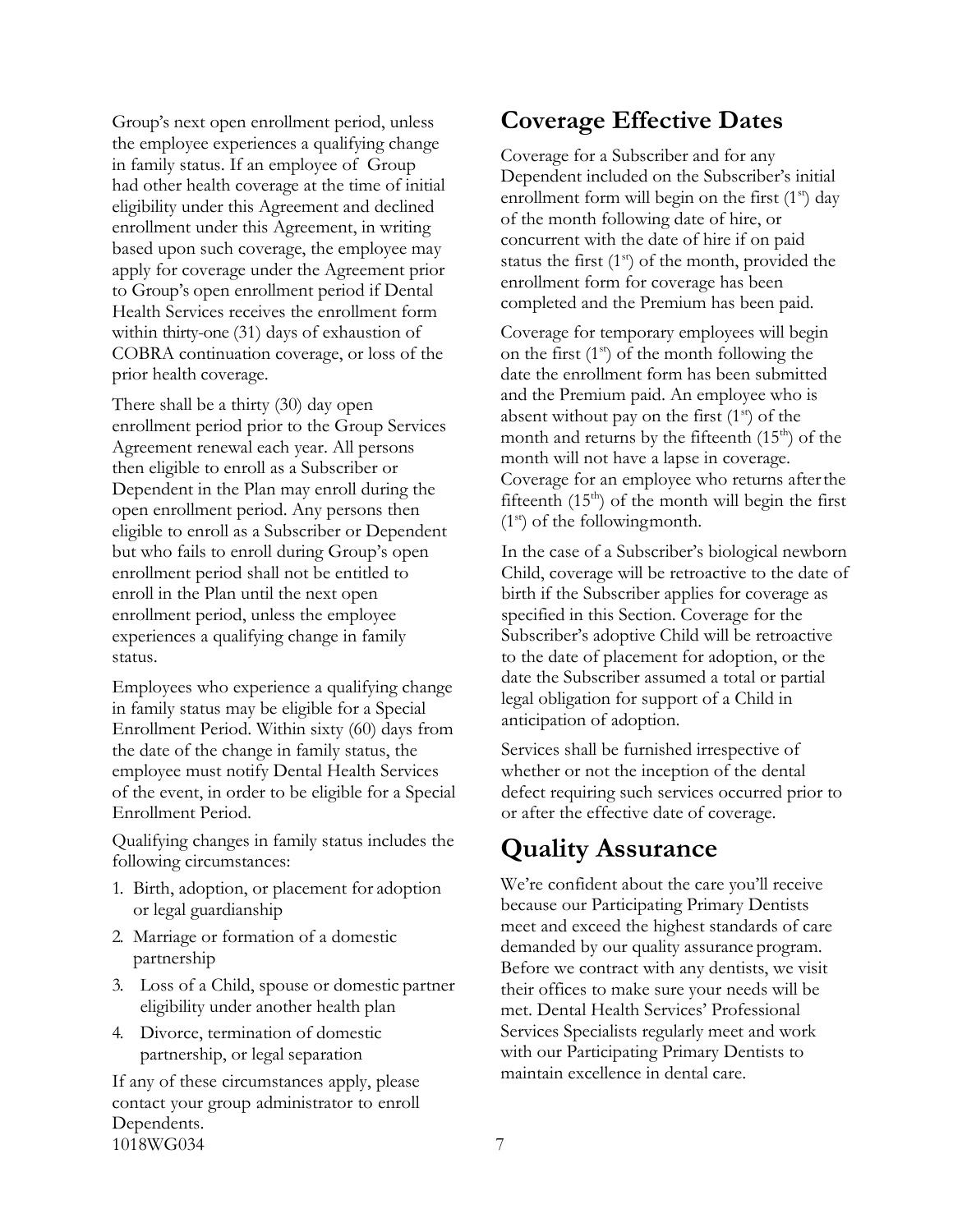### **Your Participating Primary Dentist**

Service begins with the selection of local, independently owned, quality assured dental offices. Professional skill, commitment to prevention and wellness, convenience of location and flexibility in appointment scheduling are some of the most important criteria involved in approving a Participating Primary Dentist.

The ongoing care of each dental office is monitored regularly through our rigorous quality assurance standards.

### **Receiving Dental Care**

If you prefer a printed directory, please call 206-788-3444 or 877-495-4455, 888-645-1257 (TDD/TYY) and a directory will be mailed to you.

You may make an appointment with your Designated Participating Primary Dentist as soon as your eligibility has been confirmed. Simply call your Designated Participating Primary Dentist and request an appointment. Routine appointments will be scheduled within a reasonable time; in non-emergency cases, a reasonable time shall not be more than three (3) weeks. You are immediately eligible for services at your Designated Participating Primary Dentist office, even in an emergency situation.

1018WG034 8 Dental Health Services' wide range of innetwork dentists and specialists are available to you for receiving your Covered Services. You must receive your care from your Designated Participating Primary Dentist. Your Selected Participating Dentist will coordinate your care to a Participating Specialist or other healthcare professional such as RN, ARNP operating within the scope of their license. In some cases, you may need to receive your care outside of the Dental Health Services' network of participating providers. This may be due to an emergency situation or, in some instances,

when your required care for Covered Services is not available within the network. If the treatment that you are needing is not within the scope of dental care within our network of providers and is a Covered service, contact our Member Services Specialists 206-788-3444 or 877-495-4455, 888-645-1257 (TDD/TYY) who will assist you in finding an out of network provider.

You are able to receive care directly from a network Denturist or Orthodontist with no prior notification to Dental Health Services. Simply make an appointment directly with the Denturist or Orthodontist.

In an emergency, when you are unable to receive emergency care from your Selected Participating Dentist, your Covered Services will be paid according to the applicable Copayment that is on your Schedule of Covered Services and Copayments.

Should you have any questions regarding this process, our Member Services Specialists can assist you at 206-788-3444 or 877-495-4455, 888-645-1257 (TDD/TYY)

Each dental office is independently owned and establishes its own policies, procedures, and hours. If you need to cancel your appointment, please call your dental office at least twentyfour (24) hours prior to your scheduled appointment time. A penalty may be assessed if your dental appointment is canceled with less than twenty-four (24) hours' notice. For your dentist's appointment and cancellation policy and procedures, please contact the dentist

office directly.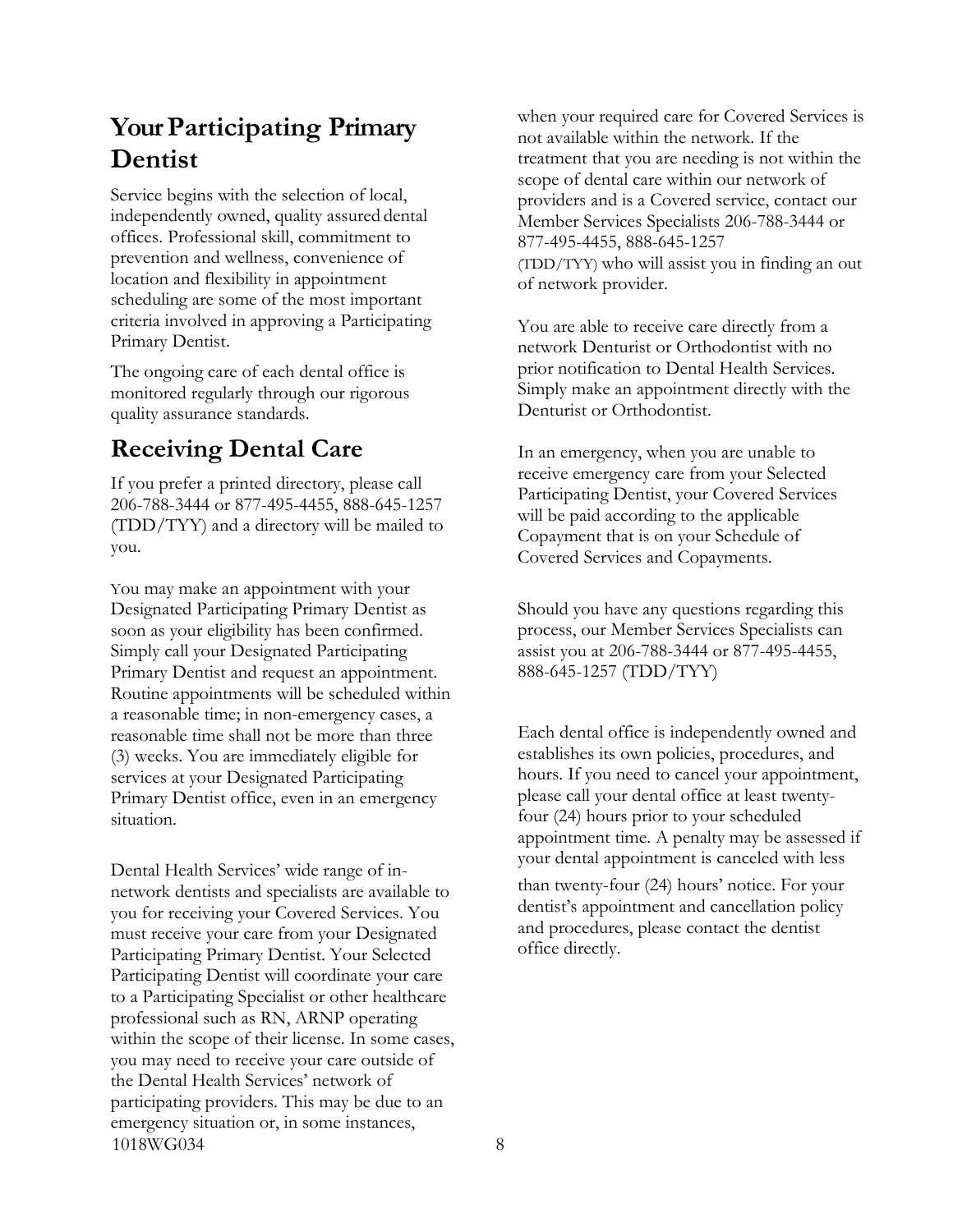### **Membership Cards**

At approximately the time your coverage becomes effective, you will receive one membership card per family. Your Designated Participating Primary Dentist receives an updated membership list each month, so it is not necessary to have your membership card to make an appointment or receive care. If you would like an additional card, please contact your Member Services Specialist 206-788-3444 or 877-495-4455, 888-645-1257

(TDD/TYY) or request one online at [www.dentalhealthservices.com.](http://www.dentalhealthservices.com/)

### **Your First Dental Appointment**

Your initial appointment is an opportunity for you to meet your Designated Participating Primary Dentist. Your dentist will complete an oral examination and formulate a treatment plan for you based on their assessment of your oral health.

After your initial office visit, you may schedule an appointment for future care, such as cleanings, to complete your treatment plan. Cross-reference your treatment plan with your Schedule of Covered Services and Copayments to determine the Copayments for your scheduled procedures.

### <span id="page-10-0"></span>**Working With Your Designated Participating Primary Dentist**

PLEASE READ THE FOLLOWING INFORMATION SO YOU KNOW FROM WHOM OR WHAT GROUP OF DENTISTS YOUR DENTAL CARE MAY BE OBTAINED.

Dental Health Services values its Members and Participating Primary Dentists. Providing an environment that encourages healthy relationships between Members and their dentist helps to ensure the stability and quality

of your dental Plan. If a satisfactory relationship cannot be established between a Member and their Designated Participating Primary Dentist, Dental Health Services, the Member, or the Designated Participating Primary Dentist reserves the right to request the Member's affiliation with the dental office be terminated. Dental Health Services will always put forth its best effort to place the Member with another Participating Dentist. Dental Health Services will limit, deny or terminate a Member's coverage, only when legally permissible.

Any request to terminate a specific Member/dentist relationship should be submitted to Dental Health Services and shall be effective the first (1st) day of the month following receipt of the request. Dental Health Services will always put forth its best effort to place the Member with another Participating Primary Dentist.

### <span id="page-10-1"></span>**Changing Dental Offices**

If you wish to change dentist, you must notify Dental Health Services. Requests can be done by calling 206-788-3444 or 877-495-4455, 888- 645-

1257 (TDD/TTY) or sending a fax to 206-624- 8755.

Online requests can be done through our website at [www.dentalhealthservices.com](http://www.dentalhealthservices.com/)

<span id="page-10-2"></span>Requests received by the twentieth  $(20<sup>th</sup>)$  of the current month become effective the first  $(1<sup>st</sup>)$  day of the following month. Changes made after the twentieth  $(20<sup>th</sup>)$  of the month become effective the first  $(1<sup>st</sup>)$  day of the second month following receipt of your request. For example, if you request to change your dentist on or before August 20<sup>th</sup>, your new dentist selection will become effective September 1<sup>st</sup>. If you make your dentist change request on or after August  $21^{st}$ , your new dentist change request will become effective October 1st.

1018WG034 9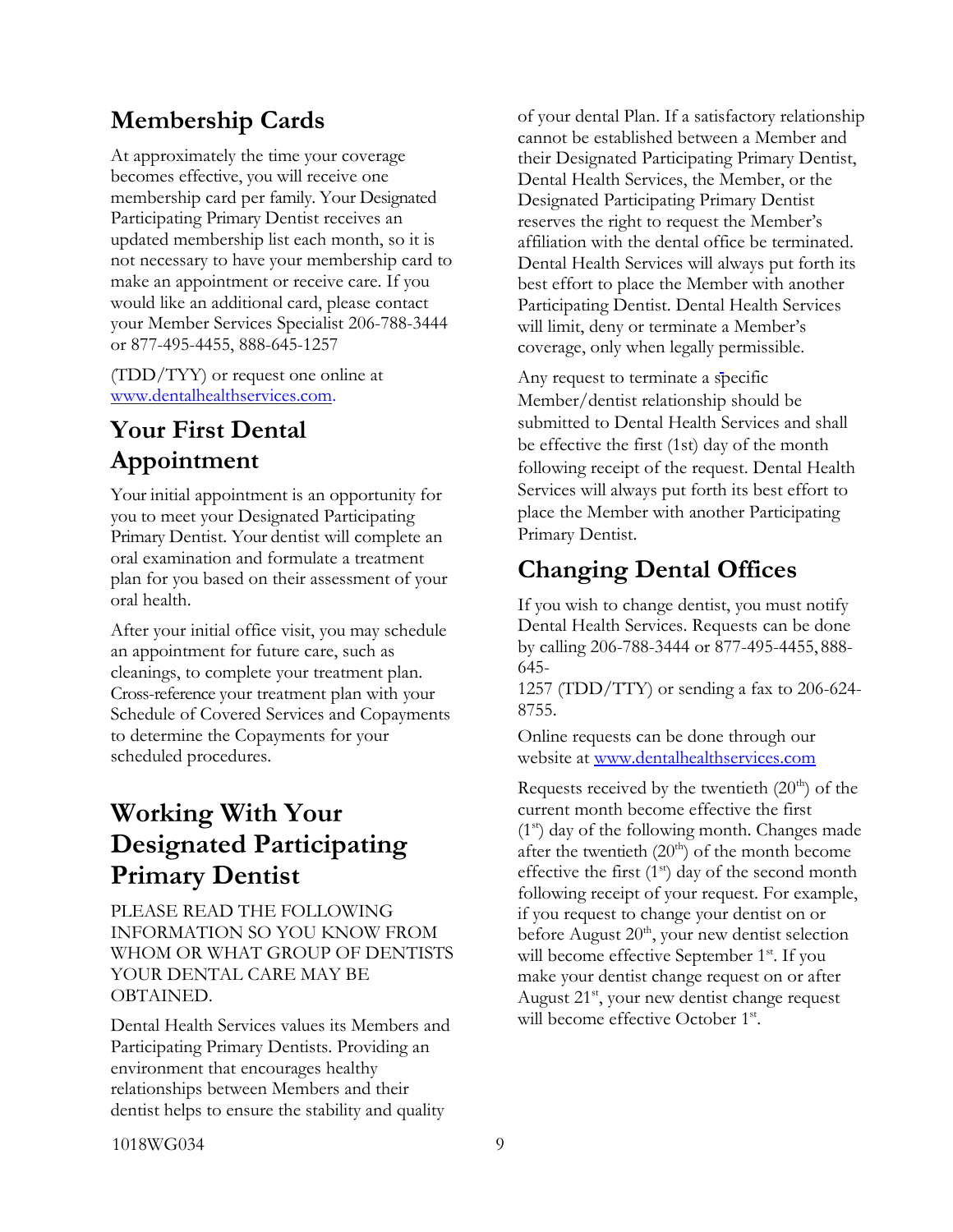### **Obtaining a Second Opinion**

If you believe you need a second opinion for any reason, Dental Health Services can arrange for you to be seen by another Participating Dentist or Participating Specialist if necessary. You should bring your x- rays to this consultation, if possible. If x-rays are not necessary, you will pay only your office visit Copayment.

After you receive your second opinion you may return to your Designated Participating Primary Dentist for treatment. If, however, you wish to select a new dentist you must contact Dental Health Services directly, either by phone, in writing, by fax or online before proceeding with your treatment plan.

### <span id="page-11-0"></span>**Your Financial Responsibility**

You are liable to your Designated Participating Primary Dentist for Copayments and incidental broken appointment penalties or interest charges. Please be aware that you are also liable for any other amounts owed for non- covered services. All dental treatment Copayments are to be paid at the time of service directly your Designated Participating Primary Dentist or specialist or the provider who provided the service.

As stated under the *Emergency Care* section of this certificate, for services rendered by an Outof-Network Dentist or Out-of-Network Specialist, Dental Health Services will reimburse you for the cost of emergency care after you have paid your applicable Copayment(s) for the treatment of the Emergency Dental Condition.

<span id="page-11-1"></span>Please refer to your Schedule of Covered Services and Copayments for the Benefits specific to your dental Plan.

### **Exclusions and Limitations**

**This Evidence of Coverage describes your dental Plan Benefits. It is the responsibility of the Members to review this certificate carefully and to be aware of its Exclusions and Limitations of Benefits.**

Please reference the Exclusions and Limitations of Benefits described in your Schedule of Covered Services and Copayments included with this certificate. If you have any questions about the Schedule of Covered Services and Copayments Exclusions and Limitations of Benefits, please contact Member Services at 877-495-4455 206-788-3444 or 877-495-4455,

888-645-1257 (TDD/TTY).

### <span id="page-11-2"></span>**Your Financial Responsibility for Non-Covered Services**

You are free to contract for services outside of your Dental Health Services' Plan, including its network, on any terms or conditions you choose. You will be liable for the cost of all services performed. Experimental or Investigational Services as defined in the glossary section of this Combined Evidence of Coverage and Policy are not covered services under this Plan. Supporting documentation upon which the criteria for Experimental or Investigational Services are established are available upon request. For a complete list of the Exclusions and Limitations of this dental Plan, please refer to the Schedule of Covered Services and Copayments. You are not liable for any sums owed by Dental Health Services.

IMPORTANT: If you opt to receive dental services that are not covered services under this Plan, the dentist may charge you their usual fees for those services. Prior to providing you with dental services that are not a covered Benefit, you should be provided with a treatment plan that includes each anticipated service to be provided and the estimated cost of each service. If you would like more information about dental coverage options, you may call your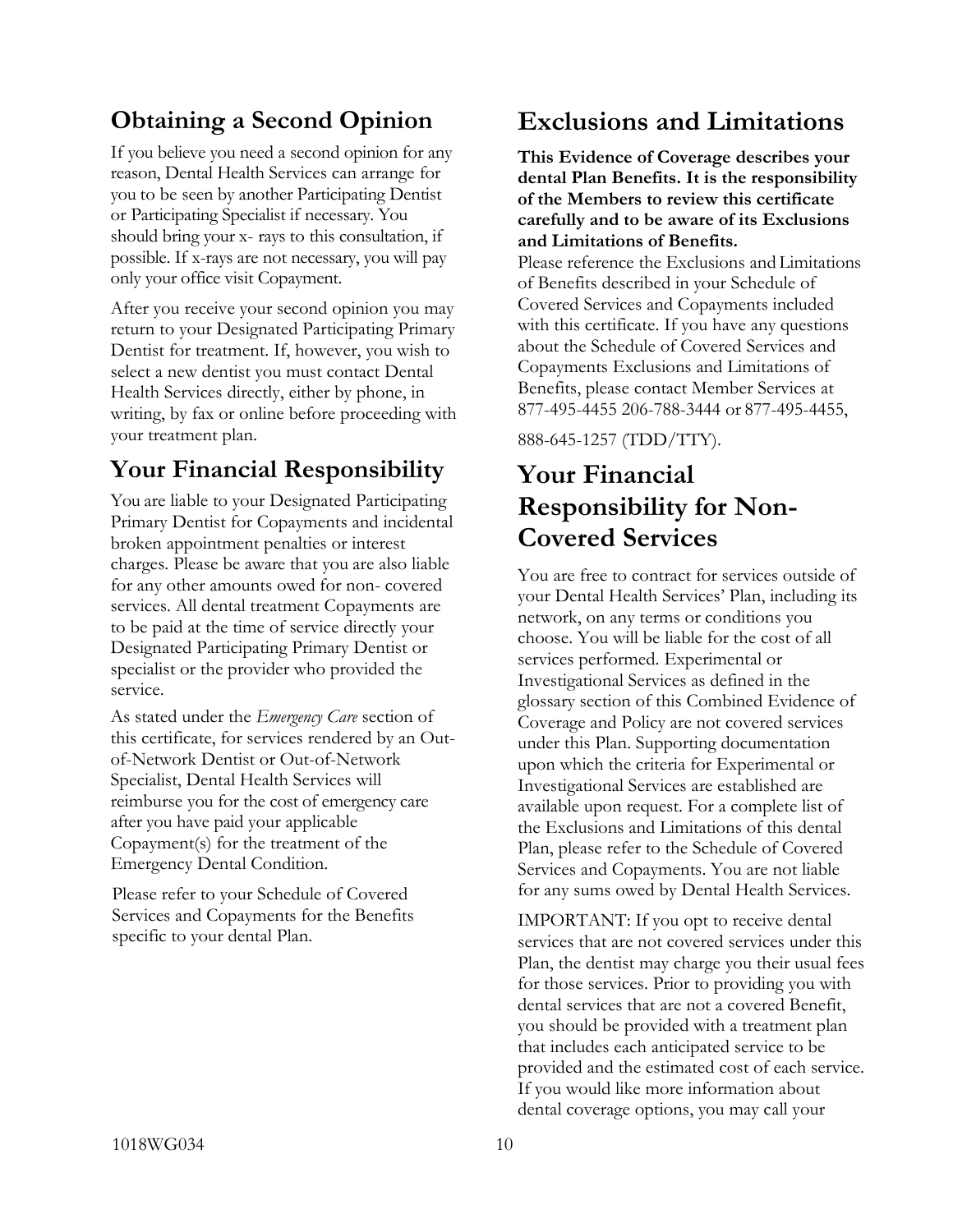Member Services Specialist at 206-788-3444 or 877-495-4455, 888-645-1257 (TDD/TTY).

### **Coordination of Benefits (COB)**

This Plan does not provide for coordination of benefits with other coverage. However, if your secondary dental coverage is provided by Dental Health Services through the City of Seattle, all Copayments will be reimbursed for all covered services.

Cosmetic services and all services related to an Implant are not eligible for this benefit. Member is responsible to inform Dental Health Services if they have dual coverage (both City of Seattle employee and their spouse or domestic partner have both elected Dental Health Services for their primarydental plan Cosmetic services and all services related to an Implant are not eligible for this benefit. To request reimbursement of Copayments, Member is to submit receipts for Copayments (within one hundred and eighty (180) days of service) to Dental Health Services and they will be reimbursed directly. Requests for reimbursement should be sent to:

Dental Health Services Attn: Claims 100 West Harrison Street Suite S-440, South Tower Seattle, Washington 98119

### **Emergency Care:**

You are covered for dental emergencies at all times, both inside and outside of Dental Health Services' service areas.

Palliative care for Emergency Dental Conditions in which acute pain, bleeding, or dental infection exists is a Benefit according to your Schedule of Covered Services and Copayments. Palliative care is treatment to relieve pain or alleviate a symptom without dealing with the underlying cause.

If you are experiencing an Emergency Dental Condition and need immediate care, please follow the steps below:

1. Call your selected Designated Participating Primary Dentist. Dental offices maintain twenty-four (24) hour emergency communication accessibility and are expected to see you within twenty- four (24) hours of initial contact, or within a lesser period of time as may be Medically Necessary.

2. If your Designated Participating Primary Dentist is not available, call your Member Services Specialist at 206-788-3444 or 877- 495-4455, 888-645-1257 (TDD/TTY).

 Your Member Services Specialist will assist you in scheduling an emergency dental appointment with another Participating Primary Dentist in your area.

- 3. If there are no Participating Primary Dentists available to provide treatment for an Emergency Dental Condition, or you are out of Dental Health Services' service area, or it is after business hours and there are no Participating Primary Dentist seek emergency palliative treatment from any dentist practicing in the scope of their license.
- 4. When services are provided by an Out-of-Network Dentist or Out-of-Network Specialist, you will be responsible for paying the entire bill to the Out-of-Network Dentist or Out-of-Network Specialist at the time of service. Dental Health Services will reimburse you for the cost of emergency care after you have paid your applicable Copayment(s) for the treatment of an Emergency Dental Condition.

To be reimbursed for any amount over the applicable emergency Copayments, you must submit the itemized dental bill from the dental office to Dental Health Services. Dental Health Services only reimburses for the amount over your Copayment for dental work done to eliminate pain, swelling or bleeding.

Within one hundred-eighty (180) days of the occurrence, send the itemized bill to:

> Dental Health Services Attn: Claims Department 100 West Harrison Street Suite S-440, South Tower Seattle, Washington 98119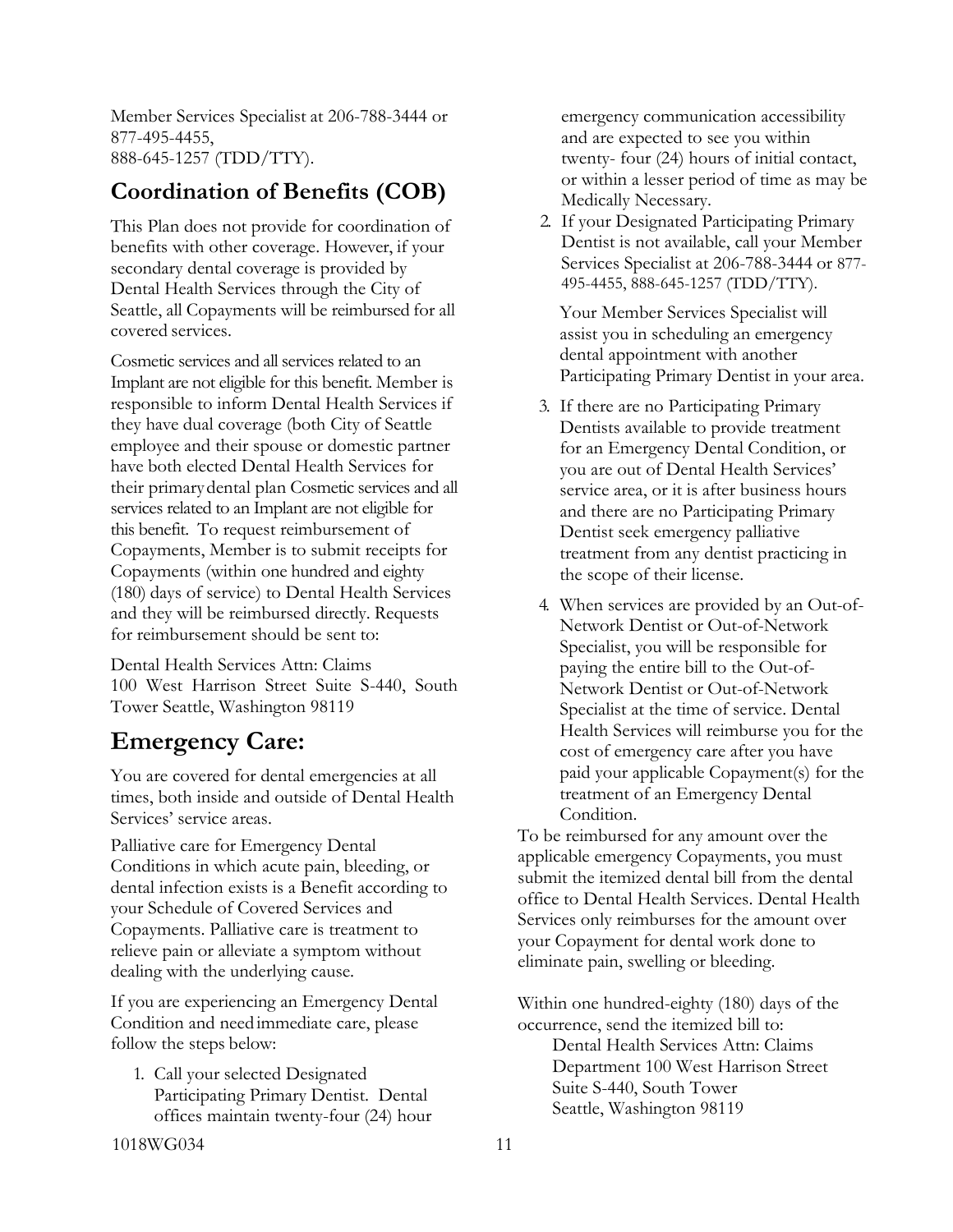If you do not submit this information within one hundred-eighty (180) days, Dental Health Services reserves the right to refuse payment.

### <span id="page-13-0"></span>**Grievance Procedure**

If a Member has a Grievance regarding service delivery issues, dissatisfaction with dental care, waiting time for dental services, dentist or staff attitude or demeanor, or dissatisfaction with services provided by Dental Health Services, the Member may submit a Grievance to Dental Health Services.

Grievances may be made in writing, over the telephone, fax or through the Plan's website at [www.dentalhealthservices.com.](http://www.dentalhealthservices.com/) To request for help in submitting a Grievance, call our toll free number at 206-788-3444 or

877-495-4455, 888-645-1257 (TDD/TTY).

- A. Written Grievances must include: 1. The Subscriber's name, address and telephone number,
	- 2. Member's name receiving dental care services,
	- 3. Group name, and
	- 4. Dentist's name, location and contact information.

Although grievance forms are not required to submit a Grievance, confidential grievance forms are available through Dental Health Services' website at

[www.dentalhealthservices.com, i](http://www.dentalhealthservices.com/)n Participating Dentist offices, and upon request. You may also provide a brief written explanation of the facts and issue(s). Personnel at Participating Dentist offices are requested to be available to provide assistance in the preparation and submission of any Grievance.

B. Dental Health Services will collect and review all relevant information from you and the dentist involved. If a clinical examination is required, you may be referred to another Participating Dentist for a second opinion. When all information has been collected and

reviewed, a decision will be made by the appropriate Dental Health Services administrator.

- C. Every effort will be made by Dental Health Services to provide a determination of the Grievance within fourteen (14) days of its receipt. However, Dental Health Services may notify you that an extension is necessary to complete the review. This extension will not exceed thirty (30) days from the receipt of the Grievance.
- D. Once a decision is made, Dental Health Services will promptly notify you in writing of the determination of your Grievance.
- E. If you believe you grievance was not handled properly, you may contact the Office of Insurance Commissioner at:

Washington State Office of the Insurance Commissioner P.O. Box 40255 Olympia, WA 98504-0255 Phone: 1-800-562-6900 or (360) 725-7080 Fax: (360) 586-2018 or website

at [https://www.insurance.wa.gov/file](https://www.insurance.wa.gov/file-complaint-or-check-your-complaint-status)[complaint-](https://www.insurance.wa.gov/file-complaint-or-check-your-complaint-status) [or-check-your-complaint-status.](https://www.insurance.wa.gov/file-complaint-or-check-your-complaint-status) For questions about your rights, this notice, or for assistance, you can contact: Employee Benefits Security Administration at 1-866-444- EBSA (3272).

Dental Health Services' grievance system addresses the linguistic and cultural needs of Members with disabilities including but not limited to visually, speech and hearing impaired. Dental Health Services ensures all Members have access to and fully participate in the grievance system. This assistance is at no charge to the Member. This assistance includes, but not limited to, translations of grievance procedures, forms and Dental Health Services' responses to Grievances. In addition, Dental Health Services provides access to oral interpreters and translation of documents; telephone relays systems and other devices that aid disabled individuals and LEP (Limited English Proficiency) Members to communicate.

1018WG034 12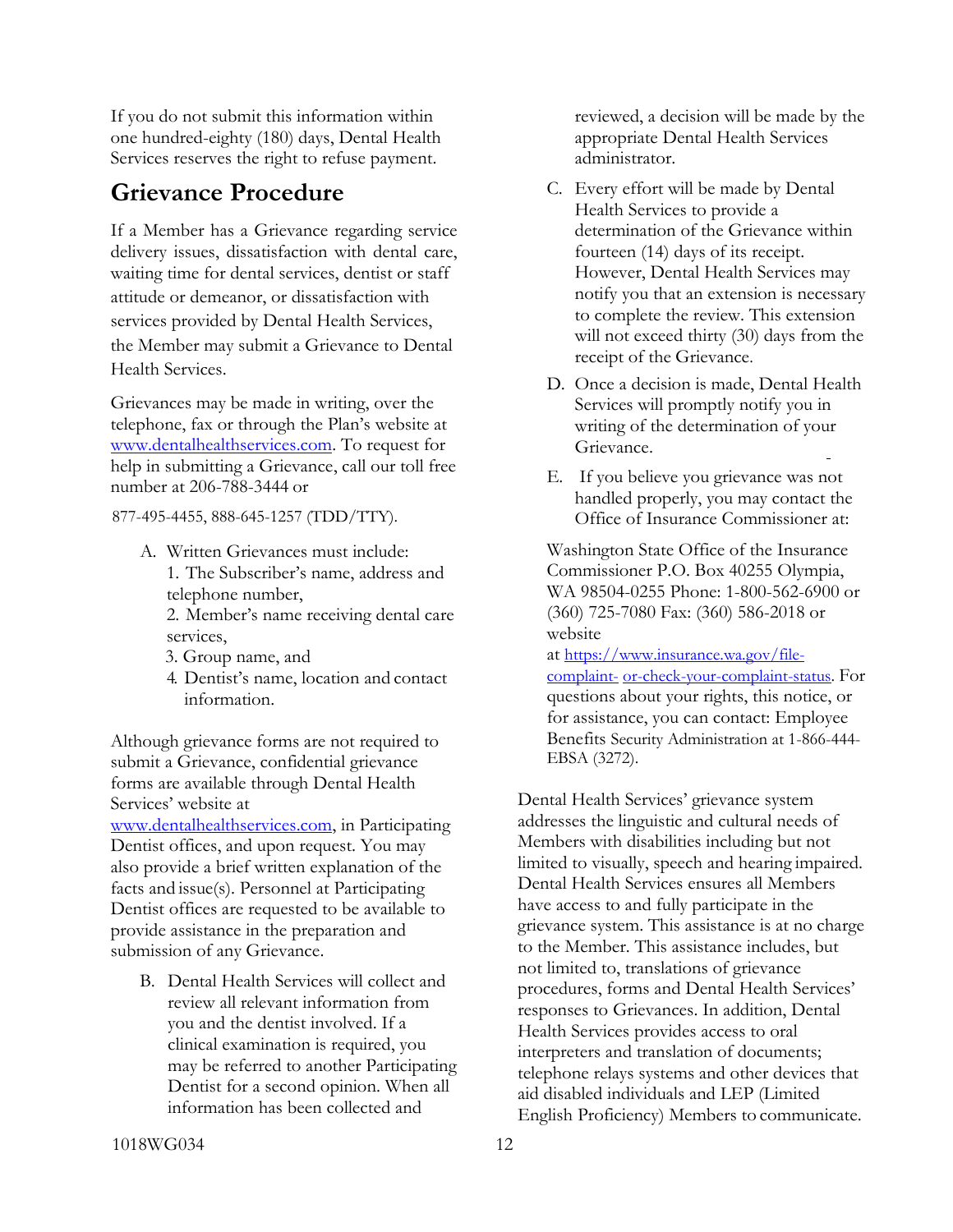There shall be no discrimination against a Member solely on the ground that such person filed a Grievance or Appeal.

# **Claims, Adverse Benefit Determinations & Appeals**

Your Designated Participating Primary Dentist will determine whether a chosen service or treatment is Medically Necessary. Any Experimental or Investigational Service is subject to review by Dental Health Services' Dental Director. In all cases, the treatment or service must be in accordance with the American Dental Association (ADA) standards. For information regarding Medically Necessary standards, please visit our website at [https://www.dentalhealthservicesportal.com/#!](https://www.dentalhealthservicesportal.com/#!/12) [/12](https://www.dentalhealthservicesportal.com/#!/12)

Claim forms are the dentist's formal request for reimbursement, which includes an accounting of dental procedures rendered to you.

Claim forms are submitted directly to Dental Health Services by the treating dentist.

### **Claims Payment**

All claims must be submitted within one hundred-eighty (180) days of the date services were rendered or as soon as reasonably possible. Claims are generally paid or denied within thirty (30) days of receipt, unless Dental Health Services needs additional time. Dental Health Services will process ninety-five percent (95%) of clean claims within thirty (30) days of Dental Health Services' receipt of the claim, electronically or by US Mail.

Clean claims are claims that have no defects or lack any required information or language. If your claim is denied, and as a result services are not covered, this is considered an Adverse Benefit Determination.

#### **Adverse Benefit Determinations**

1018WG034 13 Adverse Benefit Determination means:

- a denial, reduction, or termination of, or a failure to provide or make full or partial payment for a benefit under our Plan that does not meet our requirements for dental necessity, appropriateness, level of care, or effectiveness;
- a denial, termination, or failure to provide or make full or partial payment based upon a person's eligibility to enroll in our Plan, and
- a denial, termination, or failure to provide or make full or partial payment for a benefit that is determined to be experimental or investigational.

If all or part of your claim is denied in whole or in part, or is modified, Dental Health Services will notify you and the dentist in writing of the Adverse Benefit Determination. The Adverse Benefit Determination will include the following:

- 1. Actual reason(s) for the determination.
- 2. Reference to specific Plan provisions from which the determination was based.
- 3. Instructions for appealing the decision through Dental Health Services.
- 4. Dental Health Services' contact information for inquiries about the denial prior to filing an Internal Review Process request.

### **Appeals**

#### *Initial/Internal Review Process:*

If any part of your claim was denied in whole or in part, or is modified, you have the right to submit an Appeal for a full and fair review through Dental Health Services' Initial/Internal Review Process.

Requests to file an Appeal through the Initial/Internal Review Process may be submitted orally, electronically, and by US mail.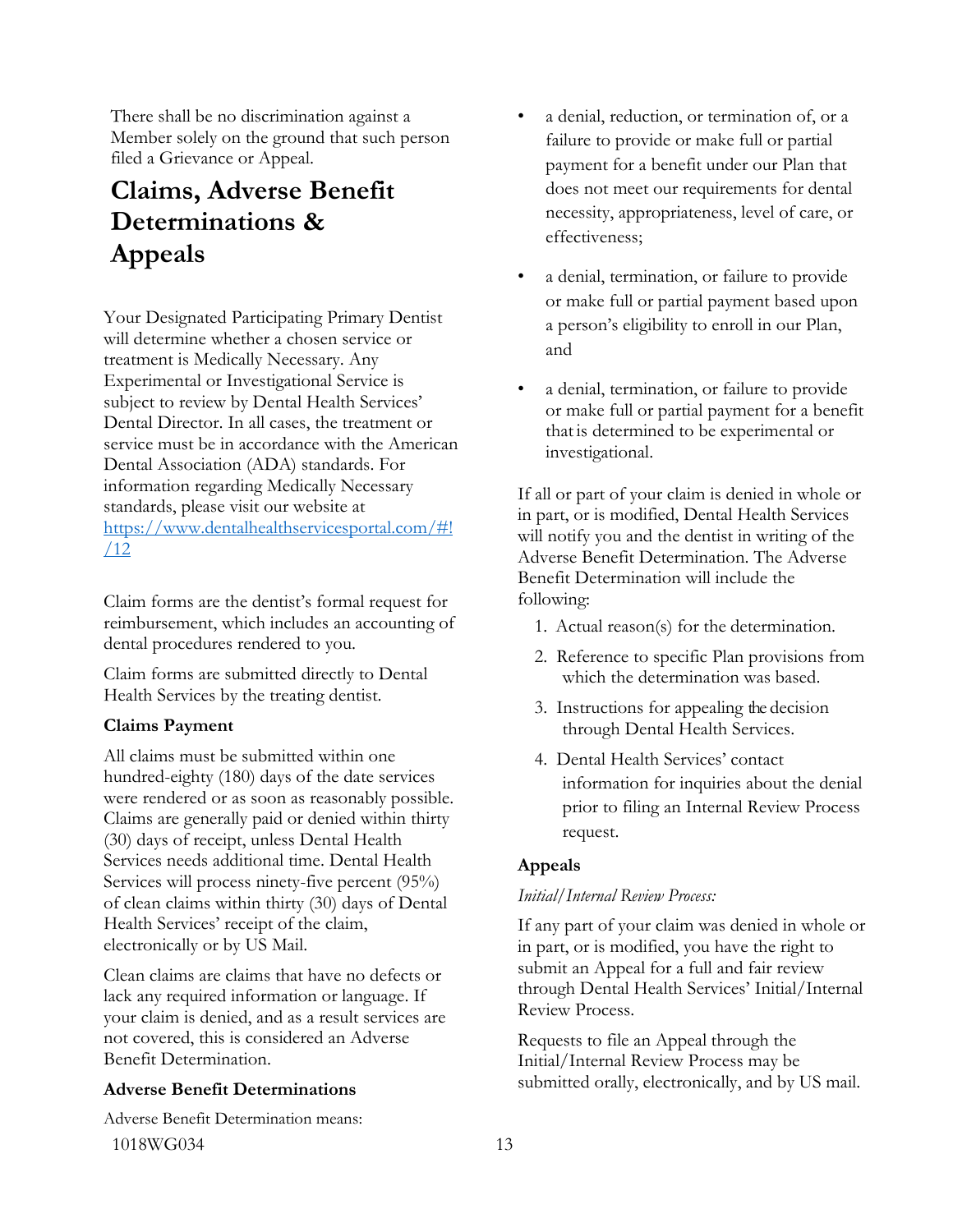All Appeals must be submitted within one hundred-eighty (180) days from the date of the adverse benefit determination letter. Dental Health Services will notify the appellant within seventy-two (72) hours to confirm receipt of the Appeal.

All standard Appeals are investigated and resolved, if possible, within fourteen (14) days of receipt of Appeal. If more time is needed, you and the dentist will be notified that an extension of sixteen (16) days is needed for a resolution.

Appeals pertaining to Experimental or Investigational Service are researched and resolved, if possible, within twenty (20) days of receipt of the appeal. If more time is needed, written consent will be obtained from the Member or their authorized representative.

If you Appeal the result of an urgent care claim, a decision regarding the Appeal will be made within seventy-two (72) hours of Dental Health Services receipt of the Appeal and communicated to you or your authorized representative and dentist. An urgent Appeal is one for which you are currently receiving or is prescribed treatment or Benefits that would end because of the Adverse Benefit Determination; or where the treating dentist believes that a delay in treatment based on the standard review time may seriously jeopardize your life, overall health or ability to regain maximum function, or would subject you to severe and intolerable pain; or when the claim determination is related to an issue related to admission, availability of care, continued stay, or emergency health care services when you have not been discharged from the emergency room or transport service.

1018WG034 14 For standard Appeals, you will be notified of the Initial/Internal Review Process determination by US mail. All notifications for urgent Appeals are by phone and US mail. Notifications will include your rights if you disagree with the final Initial/Internal Review Process determination. You have thirty (30) days from the date of the Initial/Internal Review Process determination letter to file for a

Second Level Review of the confirmed Adverse Benefit Determination.

#### **Second Level Review Process**

All requests to file an appeal through the Second Level Review Process must be received within thirty (30) days from the date of the Initial/Internal Review Process determination letter and may be submitted orally, electronically, and by US mail by you, your authorized representative, or dentist.

Dental Health Services Service Review Committee or the Dental Director will review your appeal. In all cases, the reviewer will be someone other than the person who upheld the Initial/Internal appeal. The reviewer will not give deference to the initial denied claim or the Initial/Internal upheld appeal. If the decision is based on medical judgement, the consulting dentist will be different from the dentist involved in the Initial/Internal Review Process. If the decision does not require medical judgement, the Management Committee excluding the Dental Director will do the Second Level Review.

The Second Level Review decision is final and is not intended to limit your care. Your treatment choices are between you and your provider. The Member and the dentist will be notified of the final determination through US Mail. Please contact us at 800-637-6453 or 888- 645-1257 (TDD/TTY) if you have any questions about your Benefits.

#### *Concurrent Expedited Appeal*

- 1. Under certain circumstances, you may be eligible to request a concurrent expedited review. A concurrent expedited review means initiating both Initial/Internal and Second Level Review simultaneously to: Review a decision made under the provisions of this Plan; or
- 2. Review a course of treatment in a facility, dental professional's office, or any inpatient/outpatient health care setting so the final Adverse Benefit Determination is reached expeditiously.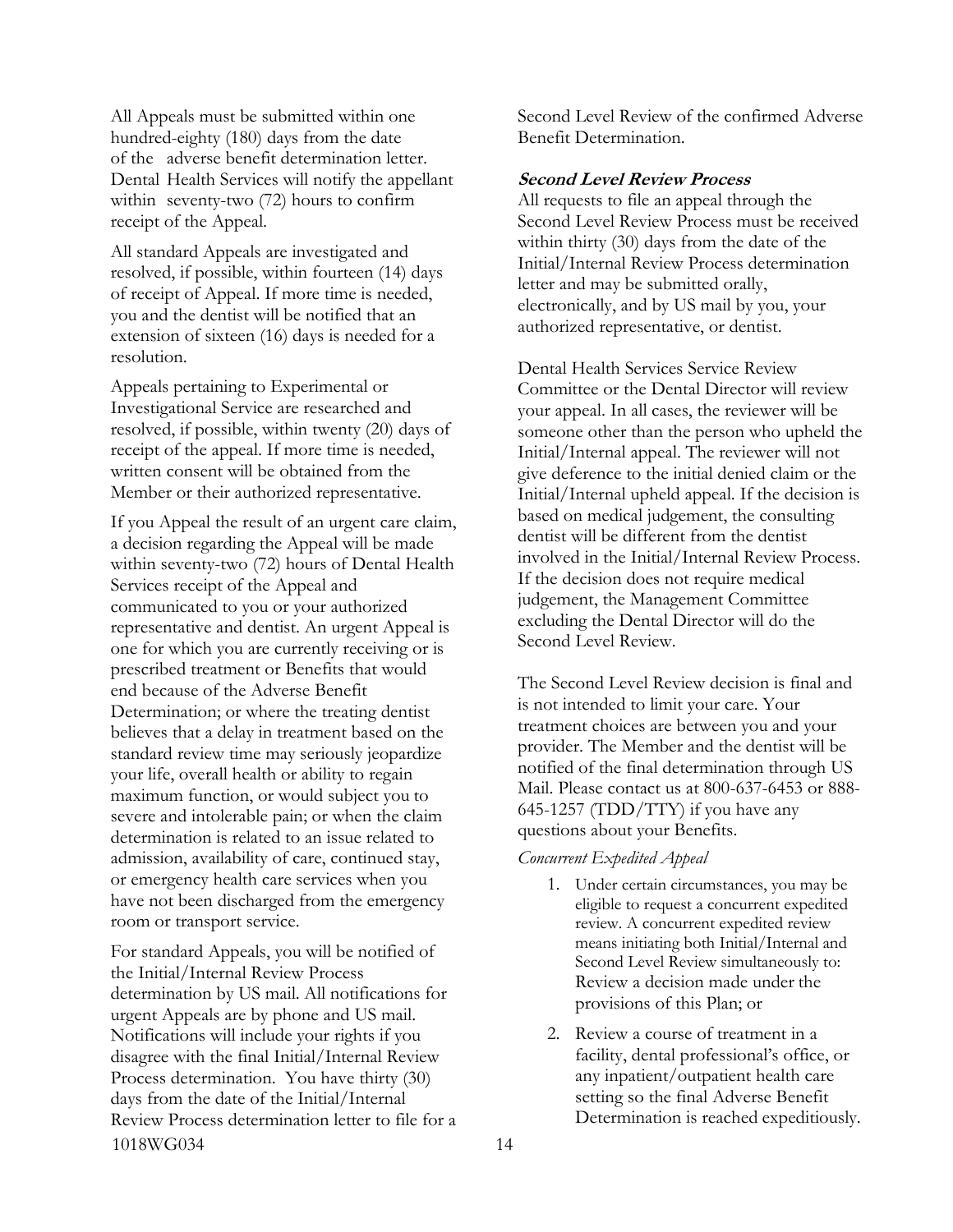For assistance, you may contact the Employee Benefits Security Administration at 1-866-444- EBSA (3272). You may also contact the Washington State Office of the Insurance Commissioner P.O. Box 40255 Olympia, WA 98504-0255 Phone: 1-800-562-6900 or (360) 725-7080 Fax: (360) 586-2018 or website at [https://www.insurance.wa.gov/file](https://www.insurance.wa.gov/file-complaint-or-check-your-complaint-status)[complaint-or-check-your-complaint-status.](https://www.insurance.wa.gov/file-complaint-or-check-your-complaint-status)

During review of your Appeal, Dental Health Services will continue to provide coverage for the disputed Benefit pending outcome of the review if you are currently receiving services or supplies under the disputed Benefit. If Dental Health Services prevails in the Appeal, you may be responsible for the cost of coverage received during the review period. The decision at the Second Level Review is binding unless other remedies are available under state or federal law.

### <span id="page-16-0"></span>**Termination of Coverage**

Upon terminating, denying, or refusing to renew any Member's dental Plan, Dental Health Services will notify the Subscriber and Group Administrator in writing of the reason(s) for terminating, denying, or refusing renewal of the Plan.

Coverage of a subscriber and/or their Dependents may be terminated for any of the following reasons:

- 1. Termination of the Group Dental Care Services Agreement by written notice one- hundred-eighty (180) days before Groups annual renewal.
- 2. Failure of a Member to meet or maintain eligibilityrequirements.
- 3. Material misrepresentation (fraud) in obtaining coverage.
- 4. Permitting the use of a Dental Health Services membership card by another person or using another person's membership card or identification to obtain care other than that to whichone

is entitled.

- 5. Failure of Group to pay Premium in a timely manner (thirty (30) days after payment is due.)
- 6. Dependent reaches limiting age.

All procedures started prior to the Member's termination date shall be completed without further charge (except the applicable Copayments) within thirty (30) days from the termination date. This applies only to those procedures started but unfinished including, but not limited to, prosthetic appliances which require multiple stages to complete. It shall not include dental defects which may have been diagnosed, but on which treatment or operative work had not begun prior to termination. It shall also not include serial or repetitive-type treatments such as periodontal or oral treatments where the same can be reasonably interrupted.

### **Termination Due to Non-Payment**

Your Plan's Benefits depend on Premium payments staying current. If Group Premium payment is more than thirty (30) days overdue, your eligibility may be terminated.

Your coverage will terminate at the expiration of the thirty (30) day grace period provided to Group for Premium payment.

### **Review of Termination**

If you believe your membership was terminated by Dental Health Services solely because of ill health or your need for care, you may request a review of the termination by writing to the Dental Health Services Dental Director:

Dental Health Services Attn: Dental Director Dental Health Services 100 West Harrison Street Suite S-440, South Tower Seattle, Washington 98119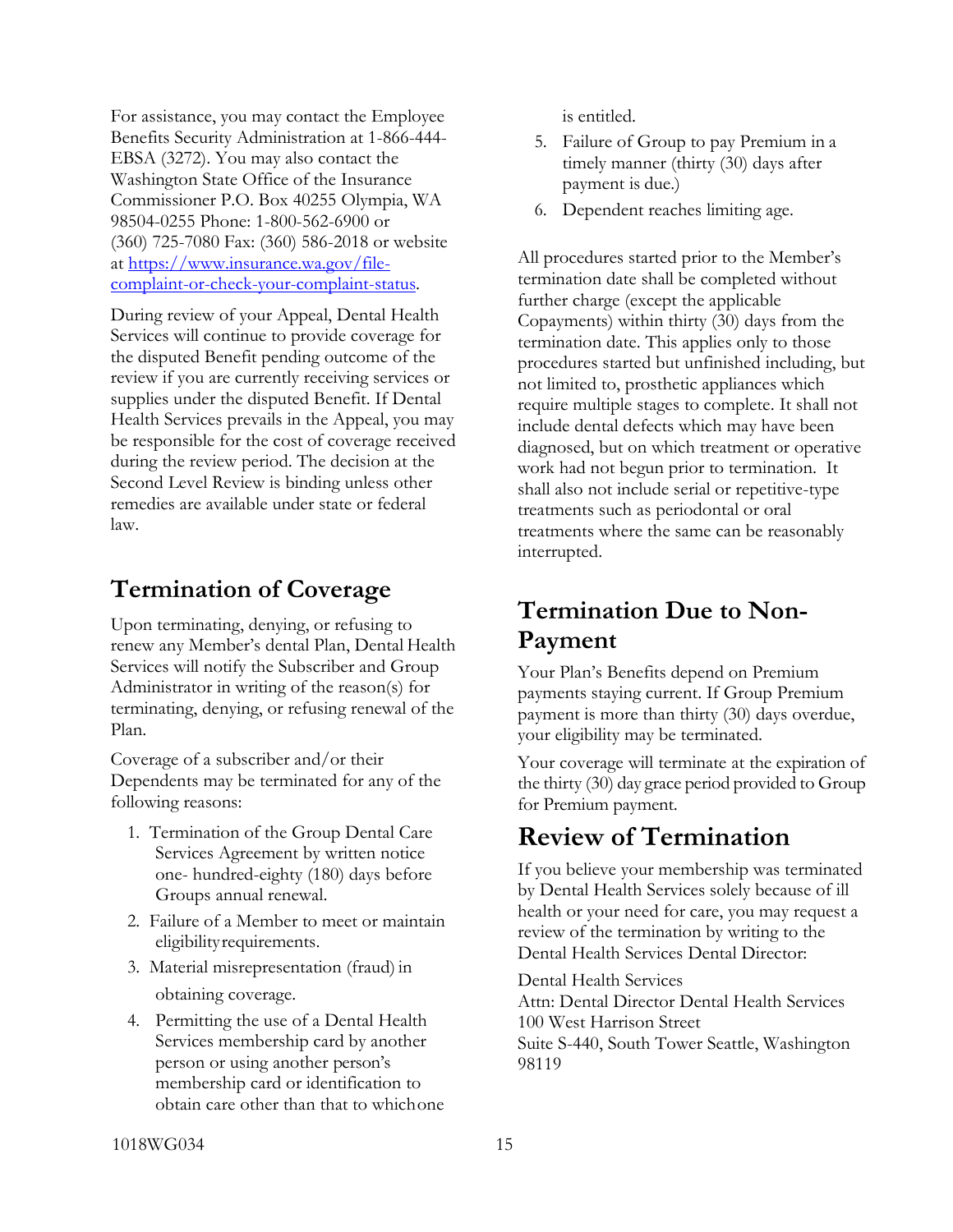### **Renewal Provisions**

The Group Services Agreement may be extended or renewed from year to year after its initial period. Renewal may change the Copayment and/or Premium fees paid by Group and/or the Subscriber. You may obtain information about these or anychanges from a Dental Health Services' Representative during the open enrollment period or by calling your Member Services Specialist at 206-788-3444 or 877-495-4455, 888-645-1257 (TDD/TYY).

### **COBRA**

If you qualify for continuing coverage through COBRA (Consolidated Omnibus Budget Reconciliation Act), Dental Health Services will gladly provide Benefits through your employer. Please contact your benefits administrator.

### <span id="page-17-0"></span>**Labor Disputes**

In the event of suspension or termination of employee compensation dueto a strike, lockout or other labor dispute, a Subscriber may continue uninterrupted Coverage for the Family Unit by paying to the group the monthly premium charge that the group would pay to Dental Health Services. Coverage may be continued on this self-payment basis for up to six months (6) months. The Subscriber may elect to enroll in Dental Health Services individual plan when termination of their group coverage occurs by contacting Dental Health Services Member Specialist. Termination of coverage may occur during this six (6) month period or at the end of the coverage period, whichever the Subscriber may choose.

# <span id="page-17-2"></span>**Conflicts**

Any conflicts between the provisions included in the Group Services Agreement for this Plan and this Evidence of Coverage certificate, the conflict shall be resolved according to the Evidence of Coverage provided to Members.

# **Governing Law**

This Evidence of Coverage is issued and delivered in the state of Washington, is

governed by the laws thereof, and subject to the terms and conditions recited in this certificate.

# <span id="page-17-1"></span>**Privacy Notice**

Dental Health Services is required by law to maintain the privacy and security of your Protected Health Information (PHI). This notice describes how your medical and dental information may be used and disclosed, and

how you access control of your information. Please review it carefully. This notice is updated effective March 1, 2018.

Dental Health Services is devoted to protecting your privacy and the confidentiality of your dental, medical, and personal health information. We do not sell our Member information. Your personal information will not be disclosed to non-affiliated third parties, unless permitted or required by law, or authorized in writing by you.

Throughout this Notice, unless otherwise stated, your medical and dental health information refers only to information created or received by Dental Health Services and identified in this Notice as Protected Health Information (PHI). Examples of PHI include your name, address, phone number, email address, birthdate, treatment dates and records, enrollment and claims information. Dental Health Services will have a record of this portion of your PHI only in special or exceptional circumstances.

### **Under what circumstances must Dental Health Services share my PHI?**

Dental Health Services is required to disclose your PHI to you, and to the U.S. Department of Health and Human Services (HHS) when it is conducting an investigation of compliance with legal requirements.

Dental Health Services is also required to disclose your PHI, subject to certain requirements and limitations, if the disclosure is compelled by any of the following:

- A. A court order or subpoena
- B. A board, commission or administrative

1018WG034 16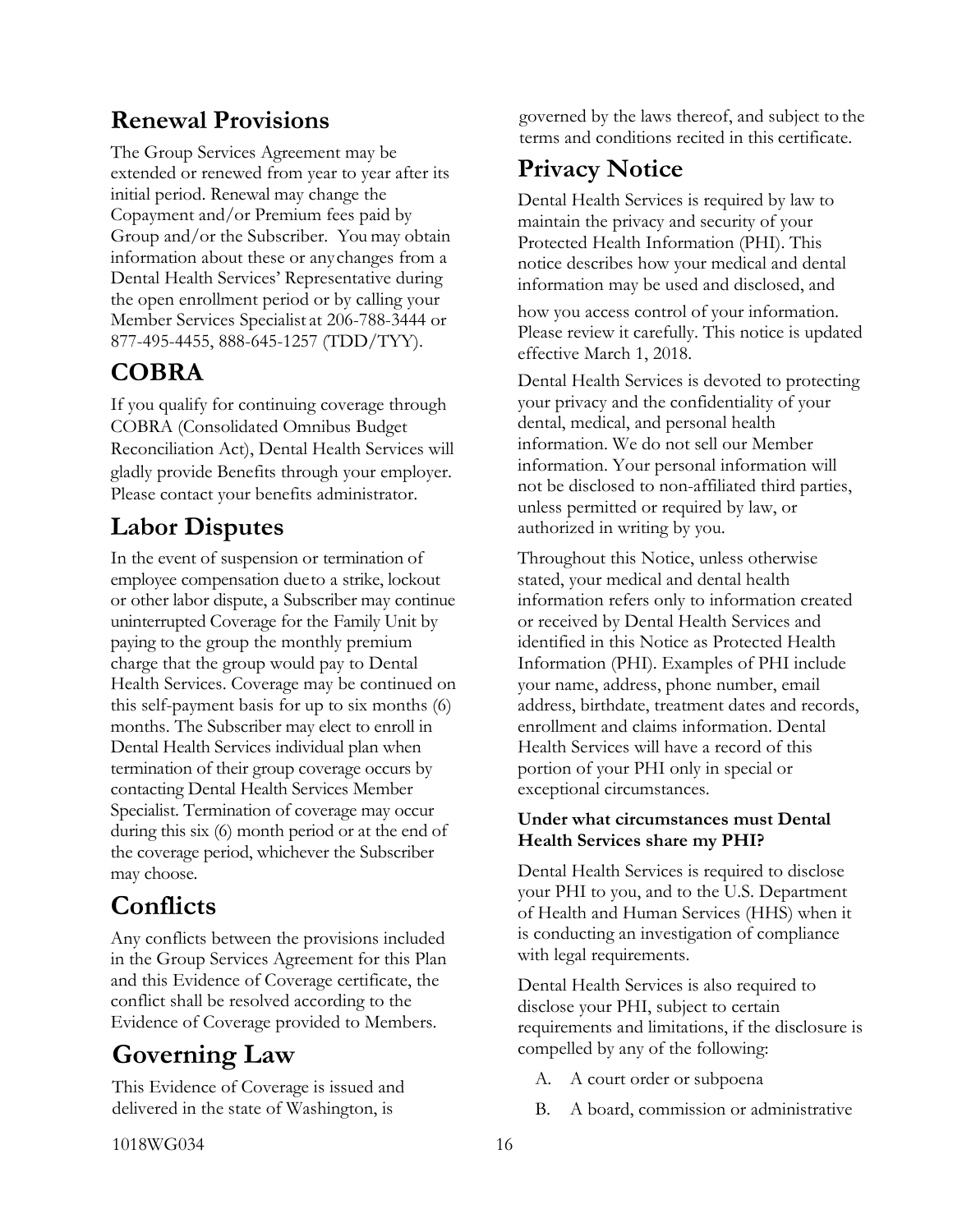agency, pursuant to its lawful authority.

- C. An arbitrator or panel of arbitrators in a law fully requestedarbitration.
- D. A search warrant.
- E. A coroner in the course of an investigation; or by other law.

#### **When may Dental Health Services disclose my PHI without my authorization?**

Dental Health Services is permitted by law to use and disclose your PHI, without your authorization, for purposes of treatment, payment, and health care administration.

- A. Treatment purposes include disclosures related to facilitating your dental care.
- B. Payment purposes include activities to collect Premiums and to determine or maintain coverage.
- C. Health Care Administration means basic activities essential to Dental Health Services' function as a licensed Limited Healthcare Service Contractor, and includes reviewing the qualifications, competence and service quality of your Participating Dentist; and providing referrals for Specialists.
- D. In some situations, Dental Health Services is permitted to use and disclose your PHI, without your authorization, subject to limitations imposed by law. These situations include, but are not limited to:
	- 1. Preventing or reducing a serious threat to the public's health or safety;
	- 2. Concerning victims of abuse, neglect or domestic violence;
	- 3. Health oversight agency;
	- 4. Judicial and administrative proceedings including the defenseby Dental Health Services of a legal action or

proceeding brought by you;

- 5. Law enforcement purposes, subject to subpoena of law;
- 6. Workers' Compensation purposes;
- 7. Parents or guardians of a minor; and
- 8. Persons or entities who perform services on behalf of Dental Health Services and from whom Dental Health Services has received contractual assurances to protect the privacy of your PHI.

#### **Is Dental Health Services ever required to get my permission before sharing my PHI?**

Uses and disclosures of PHI other than those required or permitted by law will be made by Dental Health Services only with your written authorization. You may revoke any authorization by written notice, except to the extent that Dental Health Services has relied on the authorization before receiving your written revocation. Uses and disclosures beyond those required or permitted by law, or authorized by you, are prohibited.

#### **Does my employer have the right to access my PHI?**

If you are a Member under a plan sponsored by your employer, Dental Health Services will not disclose PHI to your employer except under the following conditions:

- A. You sign an authorization for release of your medical/dental information; or
- B. Health care services were provided with specific prior written request and expense of the employer, and are relevant in a grievance, arbitration or lawsuit, or describe limitations entitling you to leave from work or limit work performance.

Any such disclosure is subject to Dental Health Services' "minimum necessary" disclosure policy.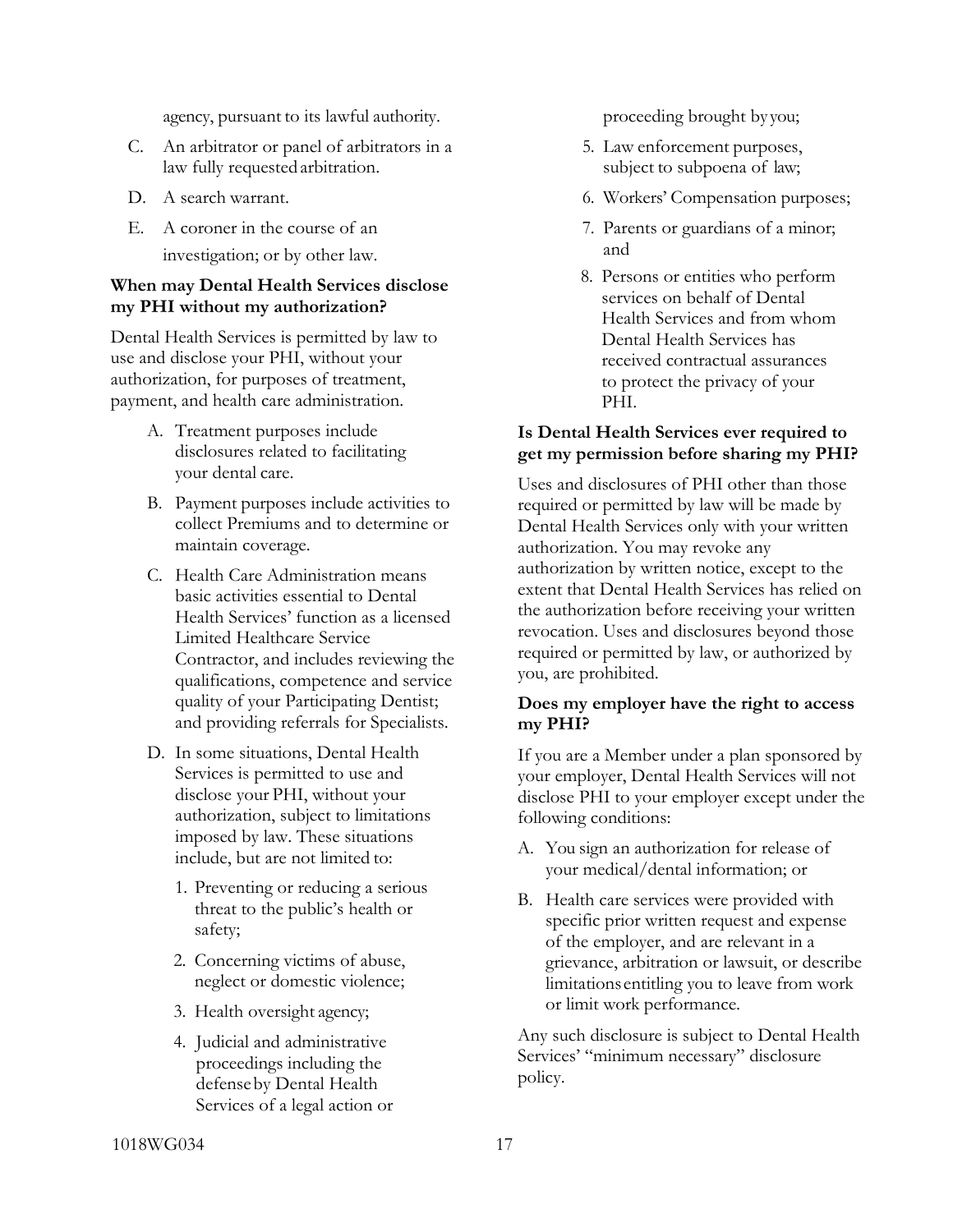#### **What are Dental Health Services' "Minimum Necessary" Policy?**

Dental Health Services uses reasonable efforts to limit the use and disclosure of your PHI to the minimum necessary to accomplish the purpose of the use or disclosure. This restriction includes requests for PHI from another entity, and to request made by Dental Health Services to other entities. This restriction does not apply to requests by:

- A. Your dentist for treatment purposes;
- B. You;
- C. Disclosures covered by an authorization you provided to another entity.

### **What are my rights regarding the privacy of my PHI?**

- A. You may request Dental Health Services to restrict uses and disclosures of your PHI in the performance of its payment or health care operations. However, a written request is required. Your health is our top priority and Dental Health Services is not required to agree to your requested restriction. If Dental Health Services agrees to your requested restriction, the restriction will not apply in situations involving emergency treatment by a health careprovider.
- B. Dental Health Services will comply with your reasonable request that you wish to receive communications of your PHI by alternative means or at alternative locations. Such requests must be made to Dental Health Services inwriting.
- C. You have the right to have the person you've assigned medical power of attorney, or your legal guardian, exercise your rights and make choices about your health information. We will confirm the assigned person has this authority and can act for you before we take any action.
- D.You have a right, subject to certain limitations, to inspect and copy your PHI. Your request must be made in writing.

Dental Health Services will act on such request within thirty (30) days of receipt of request.

- E. You have the right to amend your PHI. The request to amend must be made in writing and must contain the reasonyou wish to amend your PHI. Dental Health Services has the right to deny such requests under certain conditionsprovided by law. Dental Health Services will respond to your request within sixty (60) days of receipt of the request and, in certain circumstances may extend this period for up to an additional thirty (30) days.
- F. You have the right to receive an accounting of disclosures of your PHI made by Dental Health Services for up to six (6) years preceding such request subject to certain exceptions provided by law. These exceptions include, but are not limited to:
- G. Disclosures made for payment or healthcare operations.

Your request must be made in writing. Dental Health Services will provide the accounting within sixty (60) days of your request but may extend the period for up to an additional thirty (30) days. The first accounting requested during any twelve (12)-month period will be made without charge. There is a \$25 charge for each additional accounting requested during such twelve (12) month period. You may withdraw or modify any additional requests within thirty (30) days of the initial request in order to avoid or reduce the fee.

You have the right to receive a copy of this Privacy Notice by contacting Dental Health Services at 206-788-3444 or 877-495-4455, 888-645-1257 (TDD/TTY) or [membercare@dentalhealthservices.com. T](mailto:membercare@dentalhealthservices.com)his notice is always available at [www.dentalhealthservices.com/privacy.](http://www.dentalhealthservices.com/privacy) All written requests desired or required by this Notice, must be delivered to Dental Health Services, 100 West Harrison St, Suite S-440, South Tower,

Seattle, Washington 98119 by any of the following

1018WG034 18

means: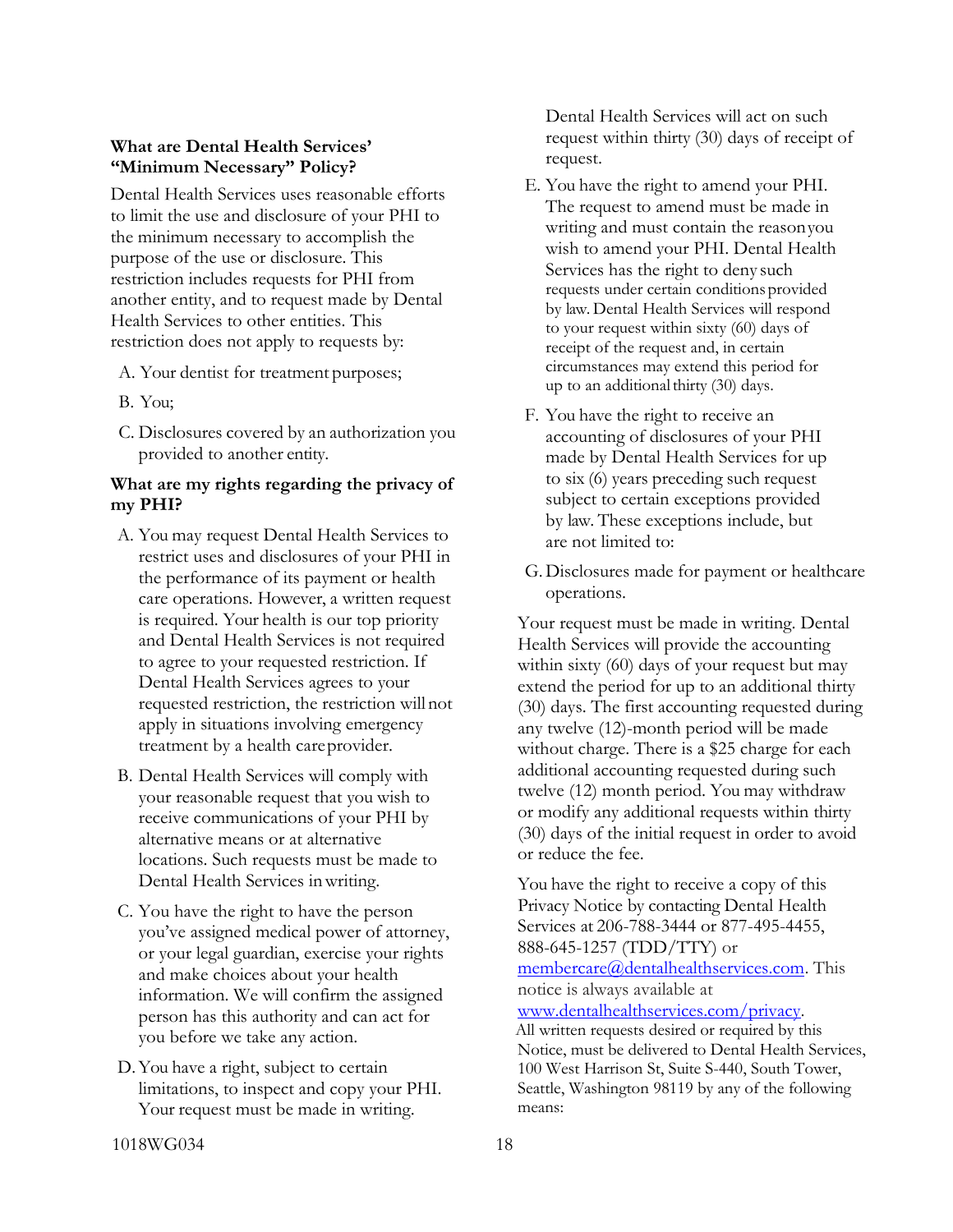- 1. Personal delivery;
- 2. Email delivery to[:](mailto:membercare@dentalhealthservices.com) [membercare@dentalhealthservices.com](mailto:membercare@dentalhealthservices.com)
- 3. Fax: 206-624-8755
- 4. First class or certified U.S. Mail; or
- 5. Overnight or courier delivery, charges prepaid.

#### **What duties does Dental Health Services agree to perform?**

Dental Health Services will maintain the privacy of your PHI and provide you with notice of its legal duties and privacy practices with respect to PHI.

- A. Dental Health Services will let you know promptly if a breach occurs that may have compromised the privacy or security of your information.
- B. Dental Health Services will abide by the terms of this Notice and any revised Notice, during the period that it is in effect.
- C. Dental Health Services reserves the right to change the terms of this Notice or any revised Notice. Any new terms shall be effective for all PHI that it maintains including PHI created or received by Dental Health Services prior to the effective date of the new terms.
- D. Each time Dental Health Service revises this Notice, it will promptly post thenotice on its website and distribute a new version within sixty (60) days of revision.

E. What if I am dissatisfied with Dental Health Services' compliance with HIPAA (Health Insurance Portability and Accountability Act) privacy regulations?

You have the right to express your dissatisfaction or objection to the Secretary of HHS and/or Dental Health Services if you believe your privacy rights have been violated.

Your written dissatisfaction must describe the acts or omissions you believe to be in violation of the provisions of this Notice or applicable laws. Your written objection to HHS or Dental Health Services must be filed within one hundred-eighty (180) days of when you knew or should have known of the act or omission. You will not be penalized or retaliated against for communicating your dissatisfaction.

You can file a complaint with the US Department of Health and Human Services, Office for Civil Rights, by sending a letter to 200 Independence Avenue, SW, Washington DC, 20201, calling 1-877-696-6775, or by visiting

[www.hhs.gov/ocr/privacy/hipaa/complaints/.](http://www.hhs.gov/ocr/privacy/hipaa/complaints/)

You may express dissatisfaction about Dental Health Services' privacy policy in writing to Dental Health Services, 100 West Harrison Street, Suite S-440, South Tower, Seattle, Washington 98119, Attn: Member Satisfaction Assurance Specialist.

#### **Who should I contact if I have any questions regarding my privacy rights with Dental Health Services?**

You may obtain further information regarding your PHI privacy rights during regular business hours, by email at

[membercare@dentalhealthservices.com, o](mailto:membercare@dentalhealthservices.com)r any time through [www.dentalhealthservices.com.](http://www.dentalhealthservices.com/) We are eager to assist you!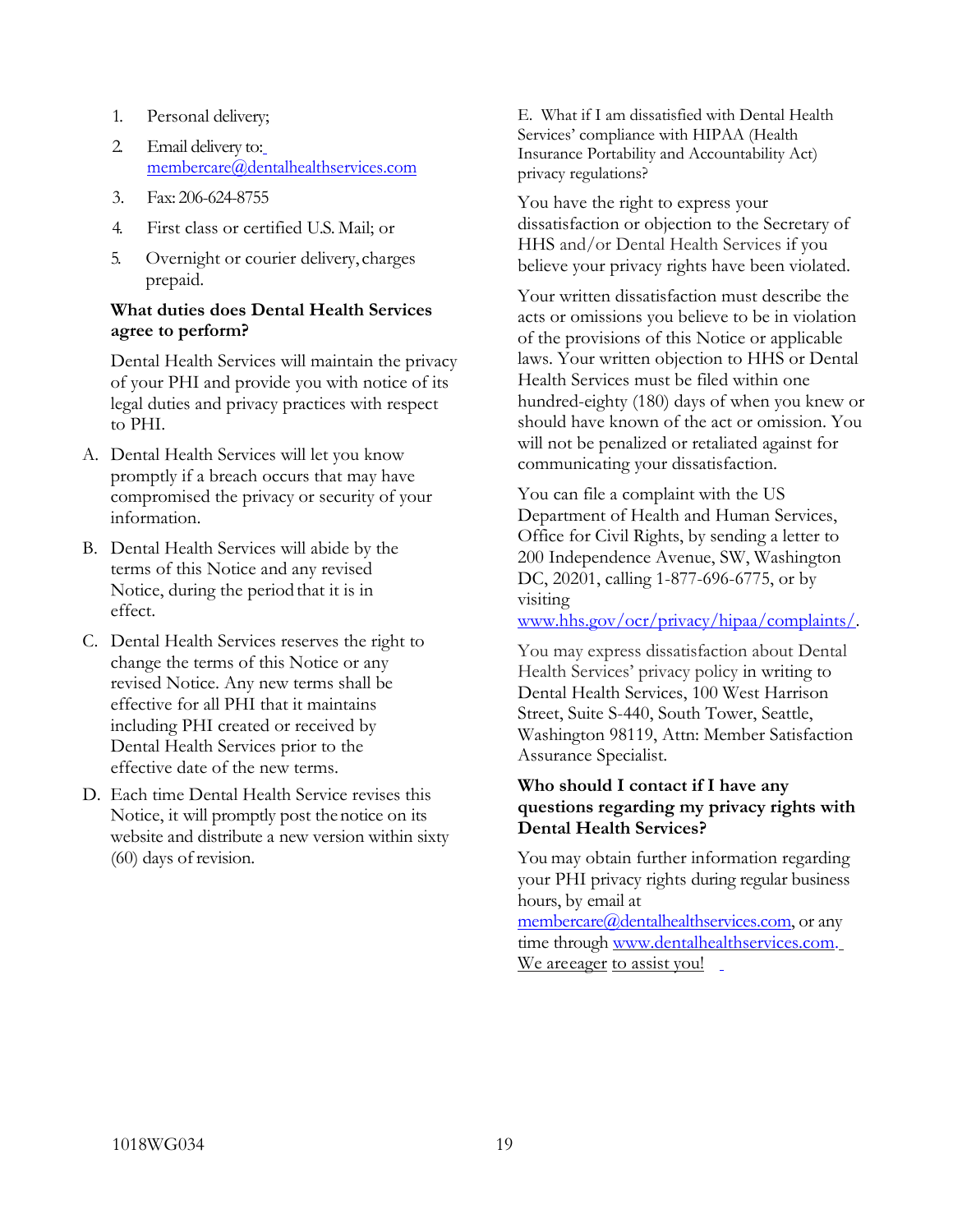### <span id="page-21-0"></span>**Glossary**

**Adverse Benefit Determination:** A denial, reduction, or termination of, or a failure to provide or make payment, in whole or in part, for a Benefit, including a denial, reduction, termination or failure to provide or make payment that is based on determination of a Member's or Subscriber's eligibility to participate in a Plan, and including, with respect to group health plans, a denial, reduction, or termination of, or a failure to provide or make payment, in whole or part, for a Benefit resulting from application of any utilization review, as well as failure to cover an item or service for which Benefits are otherwise provided because it is determined to be not medically necessary or appropriate.

**Amalgam Filling/Restoration:** A restoration or filing composed of metallic alloy formed mostly of silver, tin and copper, mixed with mercury, into a soft malleable material that sets hard after placement inside a tooth cavity.

**Appeal:** A request for reconsideration of a dental claim due to an Adverse Benefit Determination rendered by Dental Health Services.

**Benefits/Coverage:** The specific covered services that Plan Members and their Dependents are entitled to with their dental Plan.

**Child(ren):** Your Children or your spouse's Children under the age of twenty-six (26); includes biological Children, adopted Children, stepchildren, Children of your domestic partner, children for whom you have a qualified court order to provide coverage, and Children for whom you are the legal guardian.

#### **Composite Filling/Restoration:** A

restoration or filling composed of plastic resin material that resembles the natural tooth.

**Comprehensive Exam:** A thorough evaluation and recording of the extraoral and intraoral hard and soft tissues. Typically includes the evaluation of dental caries (cavities), missing or unerupted teeth, restorations, and occlusal relationships.

**Copayments:** The amount that you owe at the time covered Benefits under this Plan are received. Copayment amounts for covered Benefits are listed on the Schedule of Covered Services and Copayments document. Copayments are paid directly to the provider at the time services are rendered.

**Cosmetic Dentistry:** Those services provided by dentists solely for the purpose of improving the appearance when form and function are satisfactory, and no pathologic conditions exist.

**Dependent:** An individual for whom coverage is obtained by a parent, relative, or other person. Eligible Dependents may include a legal spouse (unless you are legally separated), domestic partner, and/or Children of the Subscriber, Subscriber's spouse or domestic partner.

**Designated Participating Primary Dentist**: The Participating Primary Dentist you have selected to provide your dental care.

**Emergency Dental Condition:** The treatment of an emergency dental condition manifesting itself by acute symptoms of sufficient severity, including severe pain or infection such that a prudent layperson, who possesses an average knowledge of health and dentistry, could reasonably expect the absence of immediate dental attention to result in:

- (i) Placing the health of the individual, or with respect to a pregnant woman the health of the woman or her unborn child, in serious jeopardy;
- (ii) Serious impairment to bodily functions; or
- (iii) Serious dysfunction of any bodily organ or part.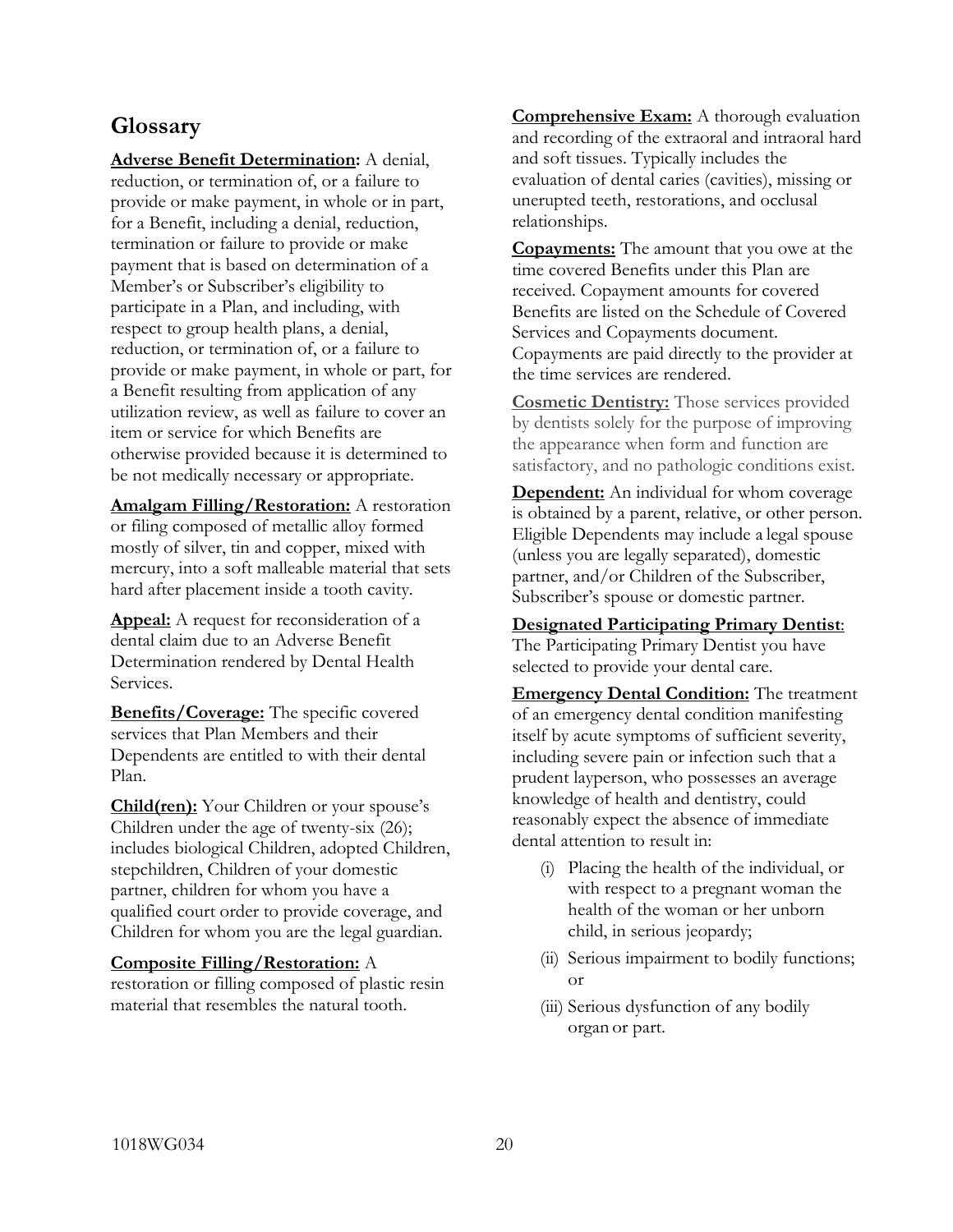**Endodontics:** The branch of dentistry concerned with the treatment of disease or inflammation of the dental pulp or nerve of the tooth.

**Exclusion:** Treatment or coveragenot included as a Benefit under this Plan.

#### **Experimental or Investigational Services:**

Any medications, dental treatments for specific conditions or devices still under investigation or observation as determined by the American Dental Association. Dental Health Services Dental Director in determining whether services are experimental or investigational, will consider whether the services are in general use in the medical community in the state of Washington, whether the services are under continued scientific testing and research, whether the services show a demonstrable benefit for a particular illness or disease, and whether they are proven to be safe and efficacious.

**Family Unit:** A unit composed of a Subscriber and each person whose eligibility for Benefits is based upon such person's relationship with, or dependency upon such Subscriber.

**Grievance:** A complaint submitted by or on behalf of a covered person or Participating Dentist or Participating Specialist regarding service delivery issues other than denial of payment for medical services or non-provision of medical services, including dissatisfaction with medical care, waiting time for medical services, dentist or staff attitude or demeanor, or dissatisfaction with service provided by the health carrier.

**Group:** A firm, corporation, employer, or association of employers that has entered into an agreement with Dental Health Services for dental care coverage.

**Licensed Dentist** means a licensed Doctor of Dental Surgery (D.D.S) or a Doctor of Medical Dentistry (D.M.D) or a licensed Denturist.

**Licensed Denturist:** A denturist licensed with the Washington Department of Health as a denturist.

**Limitation:** A provision that restricts coverage under this Plan.

**Medically Necessary:** Means a determination by your Selected Participating Dentist that a Covered Service is appropriate for the evaluation and treatment of disease, condition, illness, injury, is necessary for your health, and is consistent with the applicable standards of care. This does not include any service that is cosmetic or elective in nature. **Member:** A person who is entitled to receive dental services under this Plan. The term includes both Subscribers and those family Members (and Dependents) enrolled by the Subscriber for whom a Premium has been paid.

**Out-of-Network Dentist:** A dentist who does not have a contract with Dental Health Services. An Out-of-Network Dentist includes an Outof-Network Primary Dentist, Out-of-Network Denturist and an Out-of-Network Orthodontist.

**Out-of-Network Orthodontist:** A dentist who specializes in orthodontics and does not have a contract with Dental Health Services.

**Out-of-Network Primary Dentist**: A dentist who provides general dental services and does not have a contract Dental Health Services.

**Out-of-Network Specialist:** A dentist who provides Specialty Services and does not have a contract with Dental Health Services.

Palliative Care: An action that relieves pain, swelling, or bleeding. This does not include routine or postponable treatment.

**Participating Dentist:** A Licensed Dentist who has signed an agreement with Dental Health Services to provide Benefits to Members covered under this Plan. A Participating Dentist includes a Participating Primary Dentist, a Participating Denturist and a Participating Orthodontist.

**Participating Denturist**: A licensed denturist who has signed an agreement with Dental Health Services to provide Benefits to Members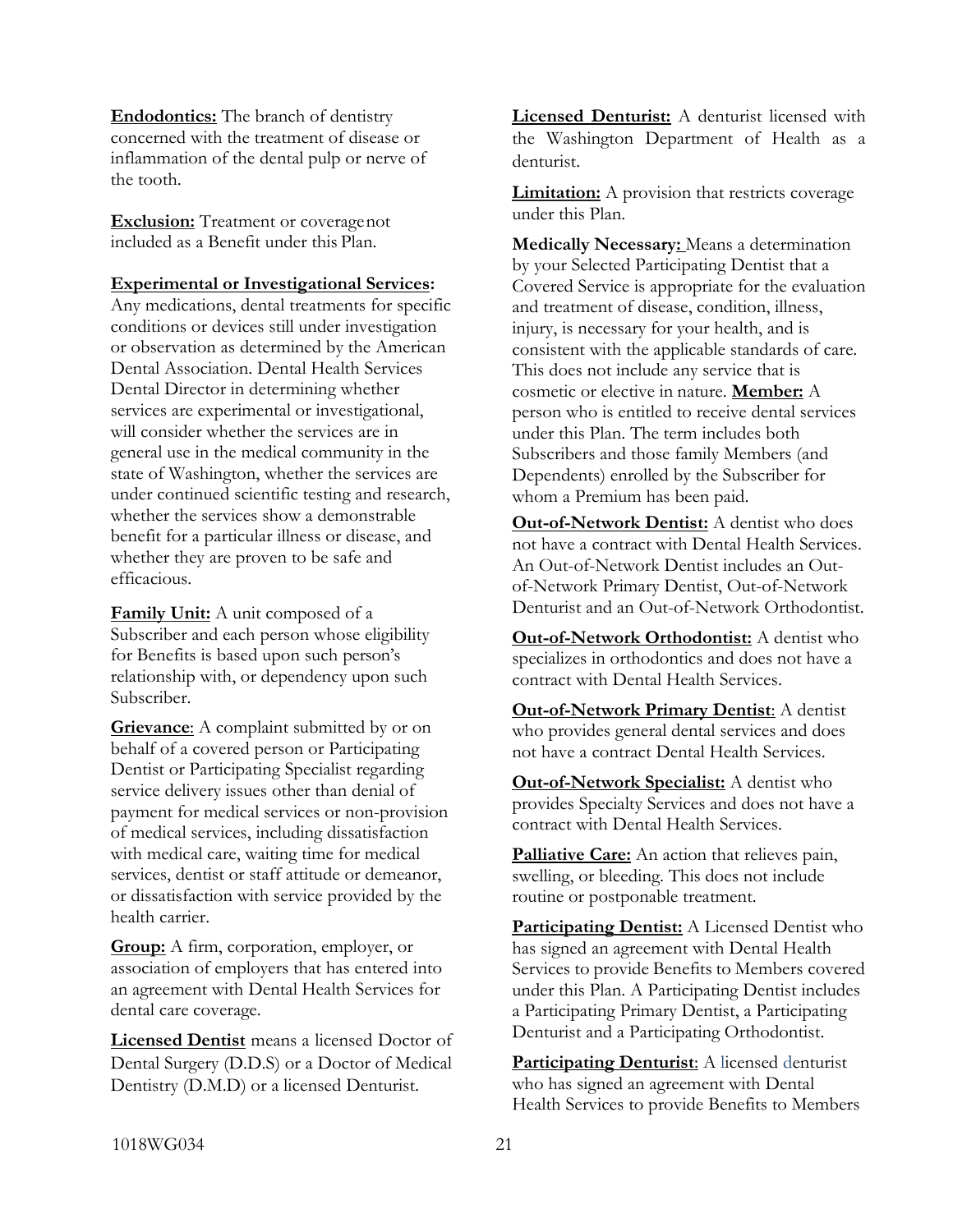under this Plan.

**Participating Orthodontist:** A Licensed Dentist who specializes in orthodontics and has signed an agreement with Dental Health Services to provide Benefits to Members under this Plan.

**Participating Primary Dentist:** A Licensed Dentist who has signed an agreement with Dental Health Services to provide general dental services to Members covered under this Plan. A Participating Dentist includes a Participating Primary Dentist, a Participating Denturist and a Participating Orthodontist.

**Participating Specialist:** A participating Licensed Dentist who has completed additional training in one or more areas of dental treatment, is board certified or is board eligible and provides specialty services to an Enrollee.

**Plan**: Dental Benefits or coverages available to the Subscriber and any eligible Dependents in exchange for the payment of Premium.

**Plan Year:** A twelve (12) month period of Benefits coverage under a dental plan.

**Special Enrollment Period:** A time outside the yearly open enrollment period when consumers can sign up for dental benefits coverage. Consumers qualify for a Special Enrollment Period if they've experienced certain life events, including losing health coverage, moving, getting married, having a baby, or adopting a child

**Specialty Services:** Dental services provided by a Dental Health Services' Participating Specialist (endodontist, periodontist, pediatric dentist, oral surgeon, or orthodontist).

**Subscriber:** means a person whose employment, or other relationship to or membership in Group is the basis for eligibility for participation in the Plan and whose enrollment form for coverage has been accepted by Dental Health Services, and for whom applicable Premium has been paid.

#### **Temporomandibular Joint Syndrome**

1018WG034 22 **(TMJ):** Includes those disorders which have

one or more of the following characteristics: pain in the musculature associated with the temporomandibular joint, internal derangements of the temporomandibular joint, arthritic problems with the temporomandibular joint, or an abnormal range of motion or limitation of the temporomandibular joint.

**Usual, Customary & Reasonable (UCR):** The base amount that is treated as the standard or most common charge for a particular dental service.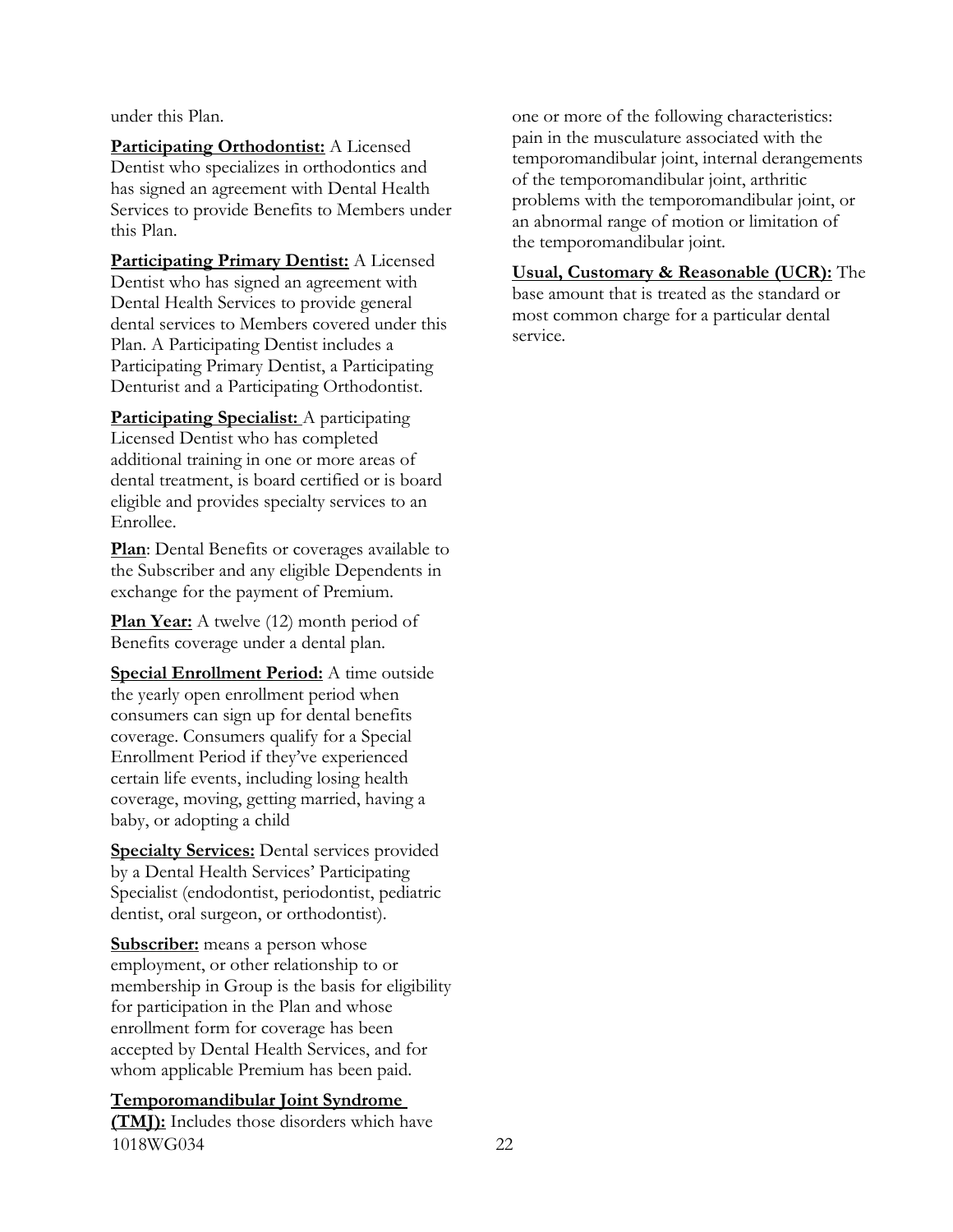

*A Great Reason to Smile sm*

**100 W. Harrison Street** • **Suite S-440, South Tower** • **Seattle, WA 98119 877-495-4455, 888-645-1257 (TDD/TTY)** • **[www.dentalhealthservices.com](http://www.dentalhealthservices.com/)**

*An employee-owned company*